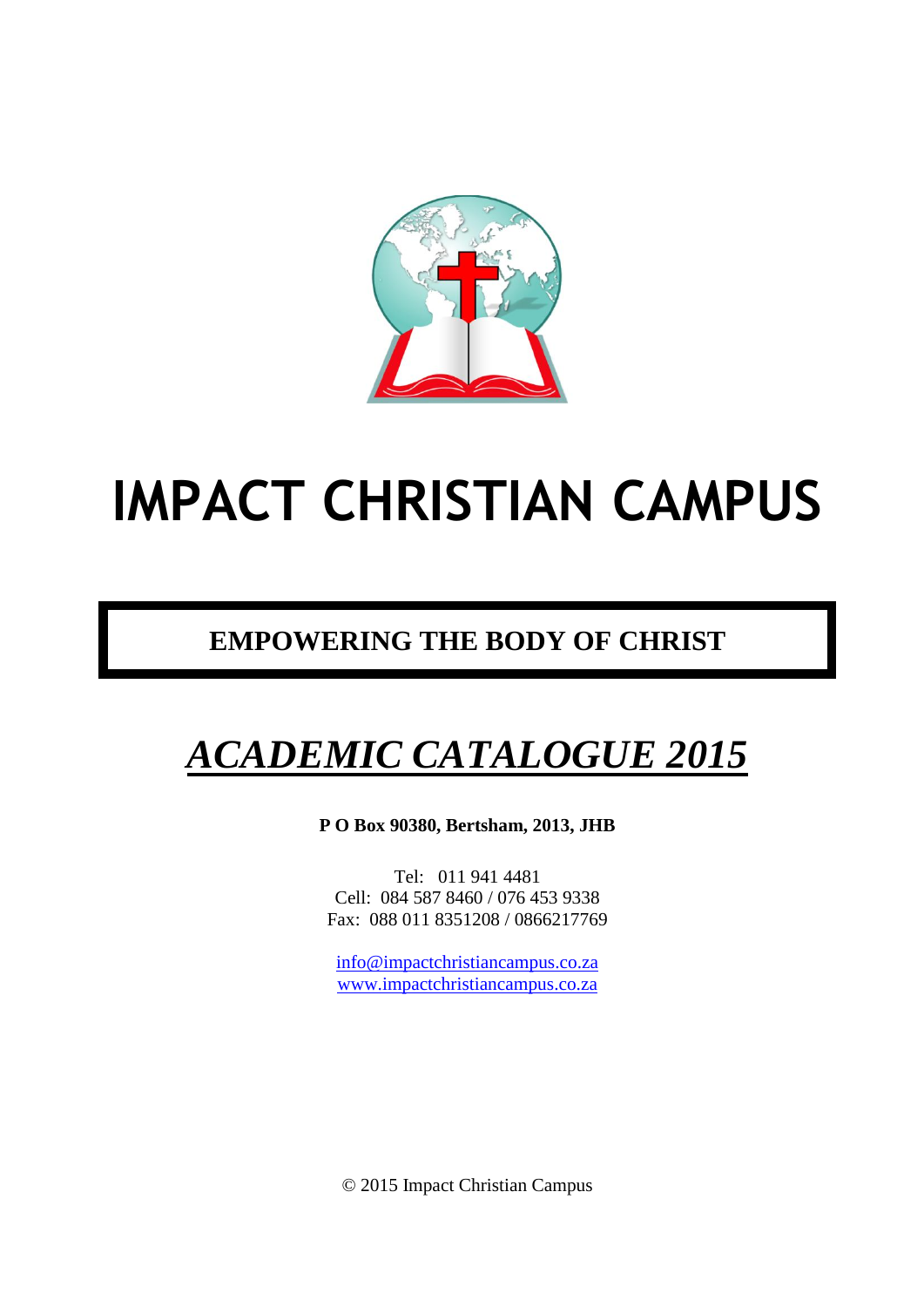## **IMPACT CHRISTIAN CAMPUS**

## *Equipping Ordinary People for Extra-Ordinary Ministry*

All our courses are Spirit-anointed and are available in **printed book, disk or downloadable digital format.**

We want to make sure you receive your work as soon as possible.

Students can choose the following three options:

- We can post your book and exam to you
- We can post a CD to you
- We can email all your work to you

#### **STUDY PROGRAMS**

| <b>Certificate in Ministry</b>                              |
|-------------------------------------------------------------|
| <b>Diploma in Ministry</b>                                  |
| <b>Bachelor Degree in Theology</b>                          |
| <b>Bachelor Degree in Ministry</b>                          |
| <b>Bachelor Degree in Prophetic Ministry</b>                |
| <b>Bachelor Degree in Apostolic Ministry</b>                |
| <b>Bachelor Degree in Christian Counseling</b>              |
| <b>Bachelor Degree in Christian Education</b>               |
| <b>Bachelor Degree in Christian Entrepreneurship</b>        |
| <b>Bachelor Degree in Ministry Honors</b>                   |
| <b>Master's Degree in Theology</b>                          |
| <b>Master's Degree in Ministry</b>                          |
| <b>Master's Degree in Prophetic Ministry</b>                |
| <b>Master's Degree in Apostolic Ministry</b>                |
| <b>Master's Degree in Christian Counseling</b>              |
| <b>Master's Degree in Christian Education</b>               |
| <b>Master's Degree in Christian Entrepreneurship</b>        |
| <b>Master's Degree in Christian Leadership</b>              |
| <b>Master's Degree in Christian Business Administration</b> |
| <b>Doctor of Ministry Degree</b>                            |
| <b>Doctor of Christian Business Administration</b>          |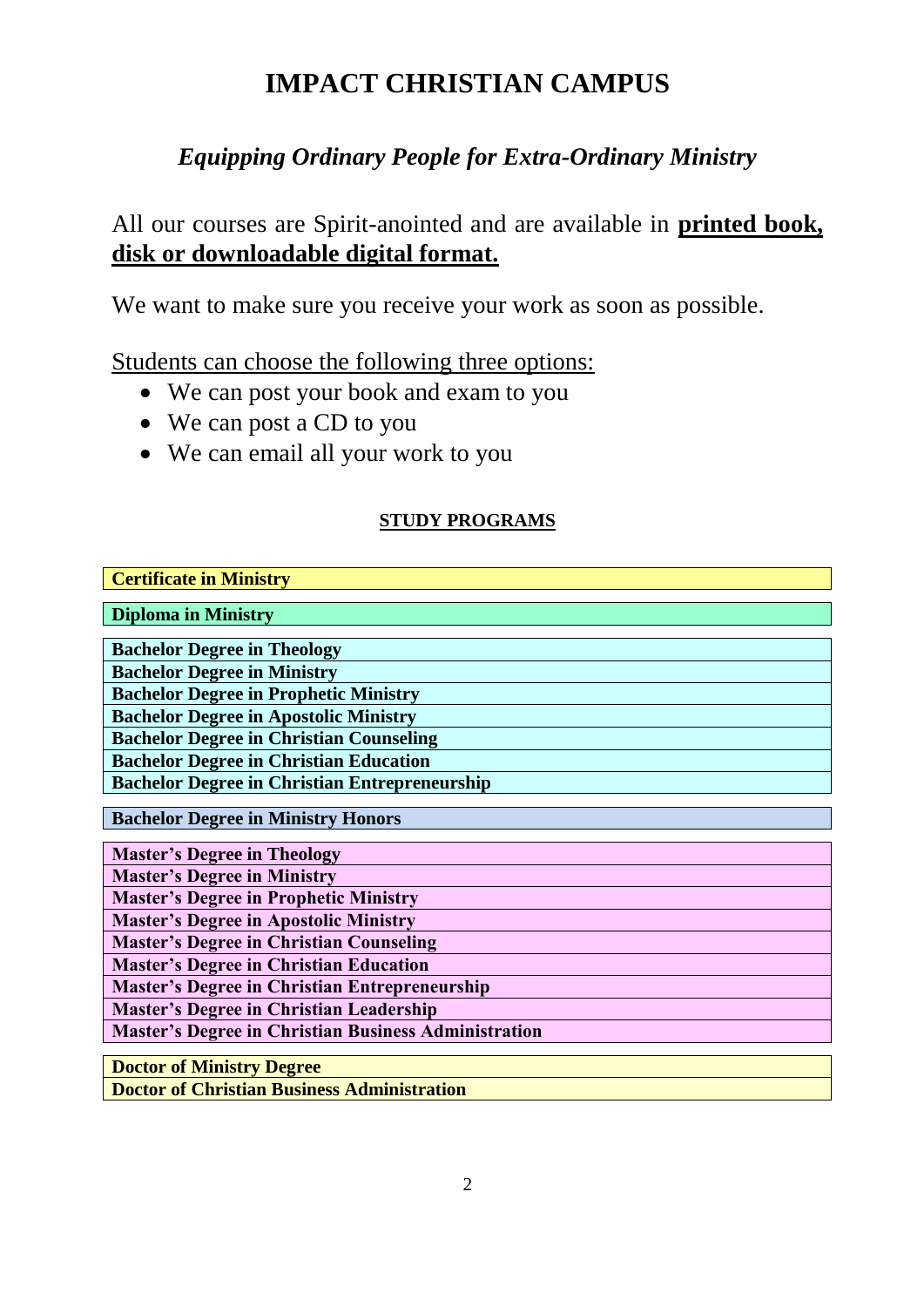## **ABOUT IMPACT CHRISTIAN CAMPUS**

Impact Christian Campus offers **online** programs which are highly flexible and are geared towards equipping and empowering Christian leaders who will change the world.

All our courses are Spirit-anointed and are available **in printed book, disk or downloadable digital format.**

Our courses are available to everyone who meets our entrance requirements and require comprehensive study and self discipline. Our Bible College is an online institution with limited physical campus facilities.

Our courses are relevant to the 21st Century Church and are an effective aid to the spiritual development of all believers.

It is the mission of Impact Christian Campus to raise up **Spirit-anointed leaders** who disciple nations. Our programs have the highest curriculum standards within the framework of Spiritanointed Biblical authority. We prepare Christian leaders for Christian service.

All degrees at Impact Christian Campus are **earned degrees.** This is achieved by mandatory coursework that must be completed.

## **OUR AIM**

Our aim is to help our students in the following ways:

- Develop a strong and deep relationship with the Lord
- Provide an in-depth understanding of the Word of God
- Make them firm and stable in their walk with the Lord as revealed by the Word through the ministry of the Holy Spirit
- Prepare them for ministry, leadership and servant-hood in the body of Christ
- Impart a correct and clear understanding of the Word of God.
- Train and equip future leaders by means of the best training methods.

## **OUR PURPOSE**

#### **Our purpose is as follows:**

**"To edify the body of Christ, to equip God's people for the work of the ministry, to unite in faith, to grow in quality, quantity, stability and integrity so that the whole body is healthy and growing and full of love." (Ephesians 4 V 11 – 16).**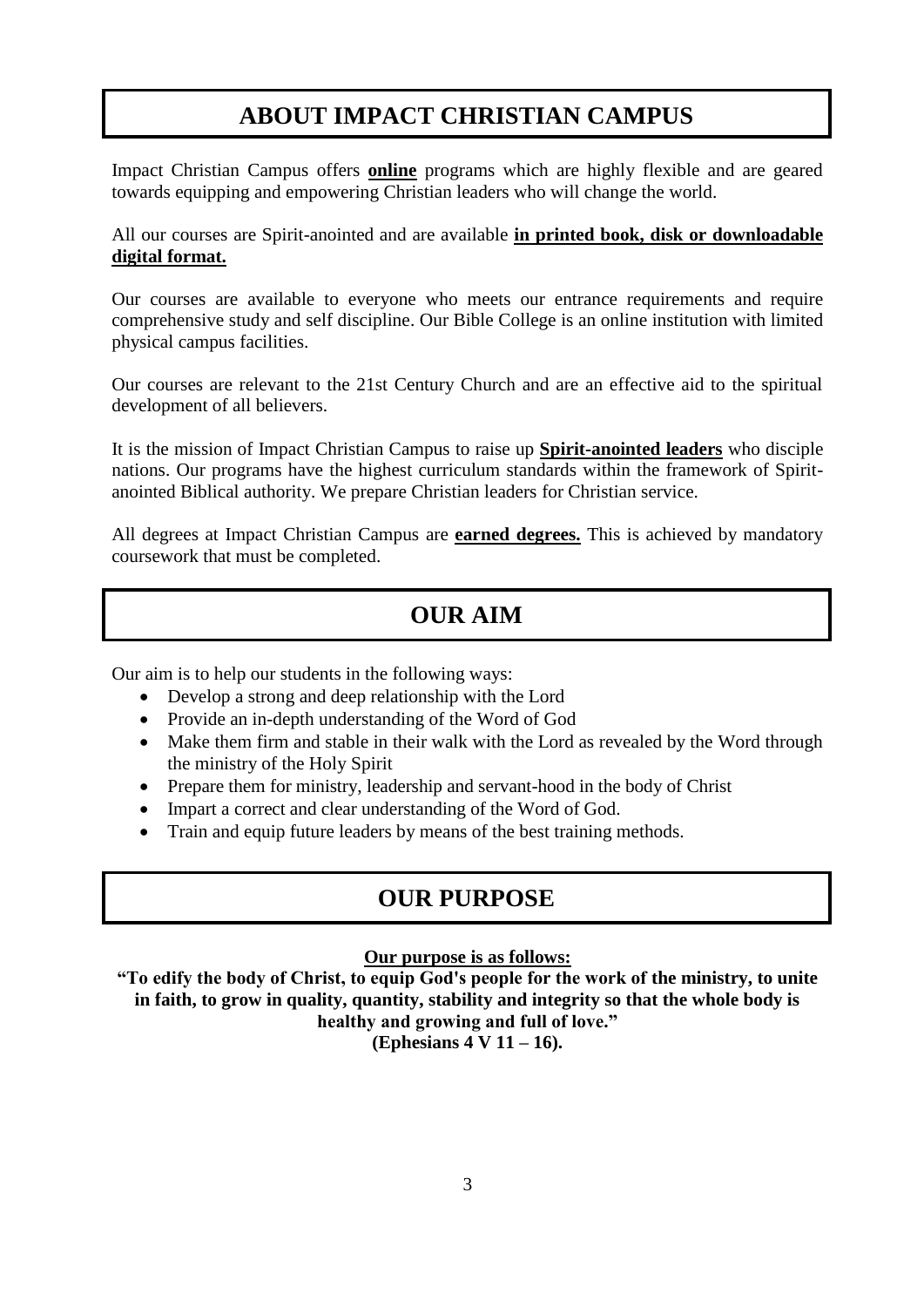## **ACCREDITATION**

Team Impact Christian University is accredited by Theological Accreditation International (T.A.I.).

TAI is a non-governmental accreditation, extended exclusively to private, Christian institutions upon inspection and approval of their programs, operations, and integrity.

T.A.I. is one of the largest religious accreditation agencies world-wide and accredits Christian Universities, Theological Seminaries and Bible Schools in over 30 nations.

The purpose of accreditation is to:

- certify that an institution has met the established standards of excellence
- assist prospective students in identifying reputable institutions, which offer degree programs that will meet their needs and goals
- allow institutions to evaluate the acceptability of transfer credits into their own curricula programs

Accreditation is a private, voluntary, non-governmental peer-review process that reviews the educational quality of an institution or program. In the United States, accreditation is the primary means of assuring educational quality. Accreditation status confirms that an institution has voluntarily undergone a comprehensive self-study and peer examination that demonstrates the institution meets standards of accreditation.

To receive accreditation, the institution must clearly demonstrate that it has established educational goals, offers formal, organized learning experiences and services that enable students to meet these stated goals and that students and graduates have benefited from the learning experiences provided. Furthermore, accreditation assures that an institution operates on a sound financial basis, has approved programs of study, qualified instructors, adequate facilities and equipment and engages in continual improvement through self-evaluation and planning and promotes its programs truthfully.

A degree is only valid if it is properly granted by an entity that has the legal authority to do so. The authorization of degree-granting entities is a governmental function in the United States. Applying for state authorization and meeting state standards is the way that United States degree-granting institutions obtain their authority to issue degrees and operate under the legal authority given to them by state governments. State authorization is the normal method through which degree-granting colleges are established.

Degree-granting authorization cannot be conferred by an accrediting body. Accreditation agencies are themselves private membership associations and relied upon by many governmental entities to perform certain qualitative and evaluative functions. However, they do not themselves have the authority to issue degrees nor have the power to authorize the existence of a college or a degree program.

Government-recognized accreditation is not necessary for the religious vocations in which we are equipping our students and people working in ministry positions do not need a government-accredited degree.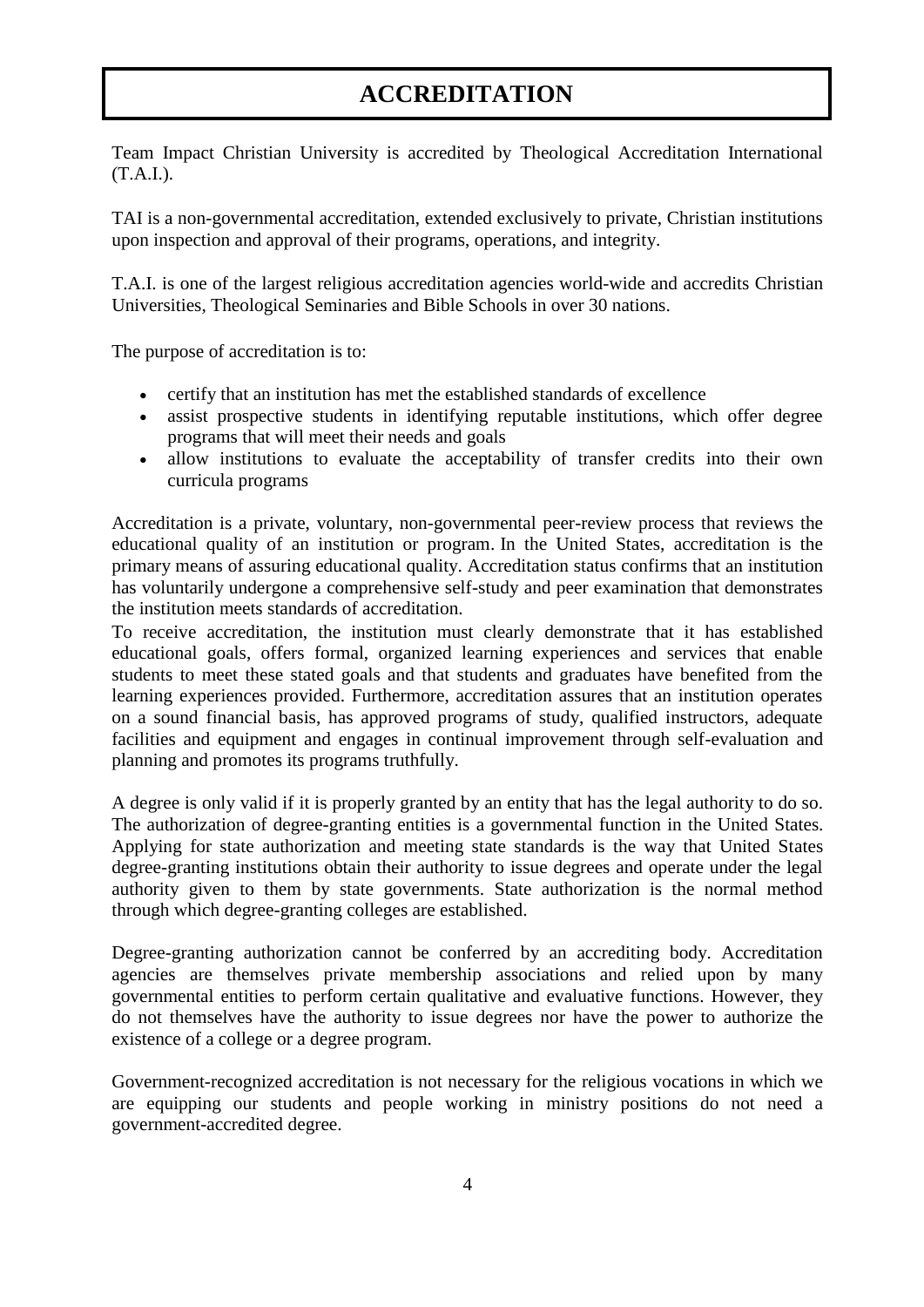We do not prepare our students for secular work or denominational service. We will seek to provide a sound theological standing from which our students may fulfill their divine purpose and calling.

#### **Disclaimer Statement**

Our courses meet the requirements established by many private, independent, and professional associations. Various regionally or nationally accredited Christian Universities, colleges and seminaries throughout the United States may accept transfer students, credits and degrees from Team Impact Christian University.

Transferability of credits earned at Team Impact Christian University and transferred to another institution is at the discretion of the receiving institution.

### **LIFE EXPERIENCE**

All degrees at the Impact Christian Campus are **earned degrees.** This is achieved by mandatory coursework that must be completed. Our courses are available to everyone who meets our entrance requirements. Our courses require comprehensive study and self discipline as our Bible College is an online institution with no physical campus. Bible College transcripts do not always reflect real life experience. Impact Christian Campus recognizes life experience which may have been gained through years of work which is ministry related. Many people have served in ministry positions and have gained a lot of knowledge and experience in their fields, but do not have any formal certificate, Bible College, or degree. Life experience credits can give some of the recognition needed for this service in the work of the Lord. This acceptance of life credits helps a potential student to accelerate their learning college experience and enabling them to earn a fully accredited degree. Applicants must have had more than five years in a recognized position in ministry. No degrees can be awarded based purely upon life-experience. Life experience credit cannot be given for an entire degree but is limited to a **maximum of 30 credit hours.**

Life experience which could include such things as books authored, missions trips, classes taught, outreach ministries, ministries within a church, etc., must be documented along with the years they occurred and submitted for evaluation.

## **CREDIT TRANSFERS**

All credits from accredited institutions such as colleges, seminaries, Christian universities, etc can be transferred to the curriculum.

The credit hours must be reported on an official transcript. No more that 60 credit hours (including life credits) may be transferred.

Courses transferred must be equivalent in content and requirement to courses in this curriculum.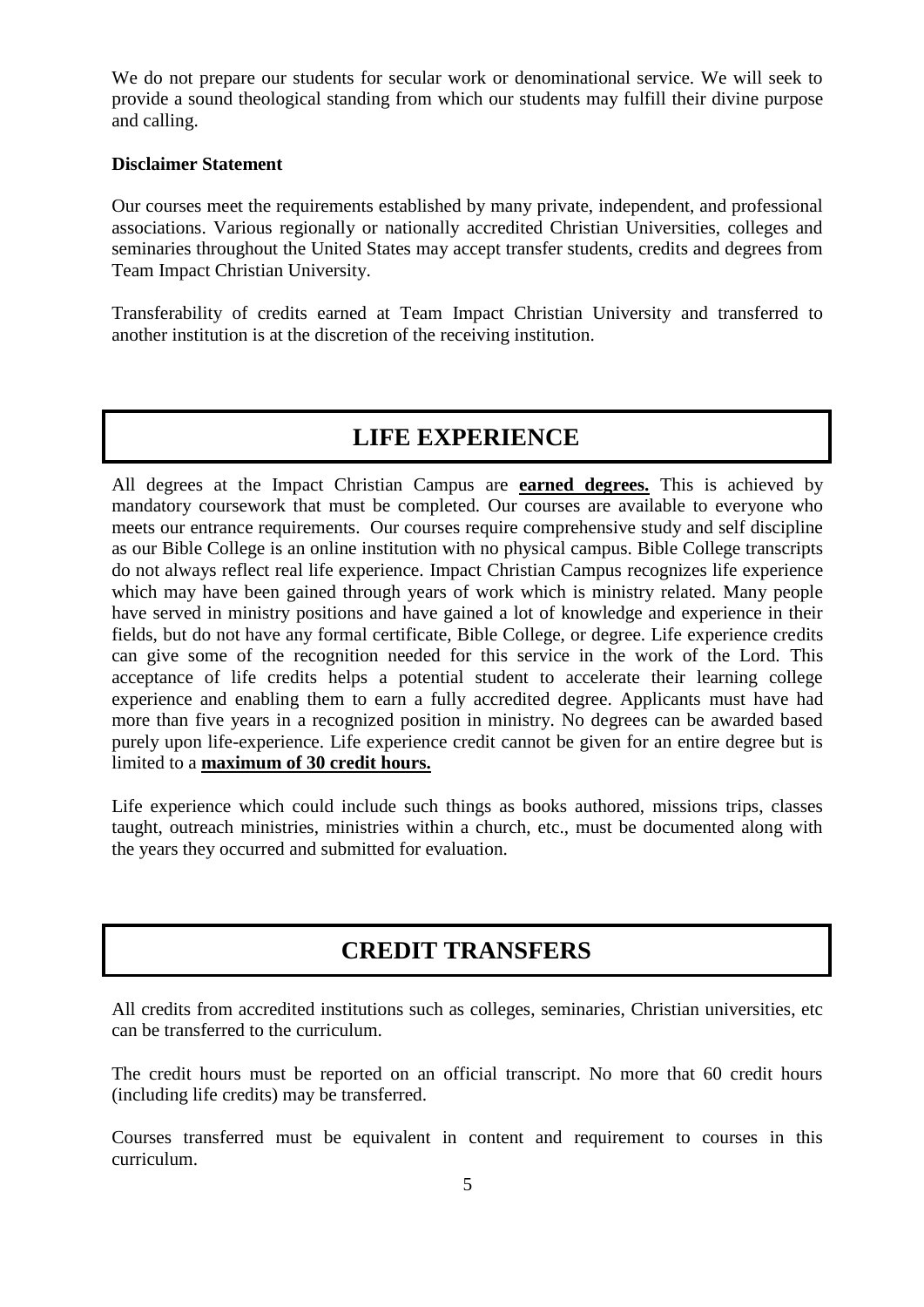## **STUDY ONLINE**

No student has to wait for a full year or semester to start with studies. Different people study at different paces which means a student can now determine and maintain his or her own pace.

Students can register any time of the year as and when it suits the student best in terms of own circumstances, whether it be available funds, job requirements or any other circumstances.

Our online learning programs serve students who:

- cannot attend our campus in Baton Rouge
- are unable to attend a Church-based Bible college in their city
- are pursuing a degree, but need to complete some courses through distance delivery

Online education brings the college with all its resources right into your home which you can access at any time of your choosing.

We have listed a number of advantages of online learning:

- Flexibility You can access your course materials at any time of the day and night and from anywhere in the world, as long as you have internet access and a computer or similar device that has internet accessibility. We can also post your books to you if you choose this option.
- Convenience Campus classes are rigid whereas online study can be scheduled around work and family as long as you are disciplined and put in the necessary hours of work required for the online classes.
- Access to instructors you can email your instructor at any time with any question and have your questions answered promptly. You are the only person competing for the instructor's attention.
- Cost saving Studying online will save you time and money by eliminating the need to travel to and from campus. The campus is right where you happen to be at any time.
- Access to the world Every quality resource that you may need to help you complete your classes is available on the internet. The internet can take you to far-flung places across the globe and connect you with unique pieces of information that may not be accessible in the traditional on-campus environment.
- Global reach Online study will place you in contact with other students from all over the world from different cultures which will give you an insight to other worldviews, which will allow help with your personal growth.

### **START YOUR OWN SCHOOL**

Impact Christian Campus works closely with local Pastors, Christian leaders and local Churches. Pastors and Christian Leaders can begin their own ministry-based schools by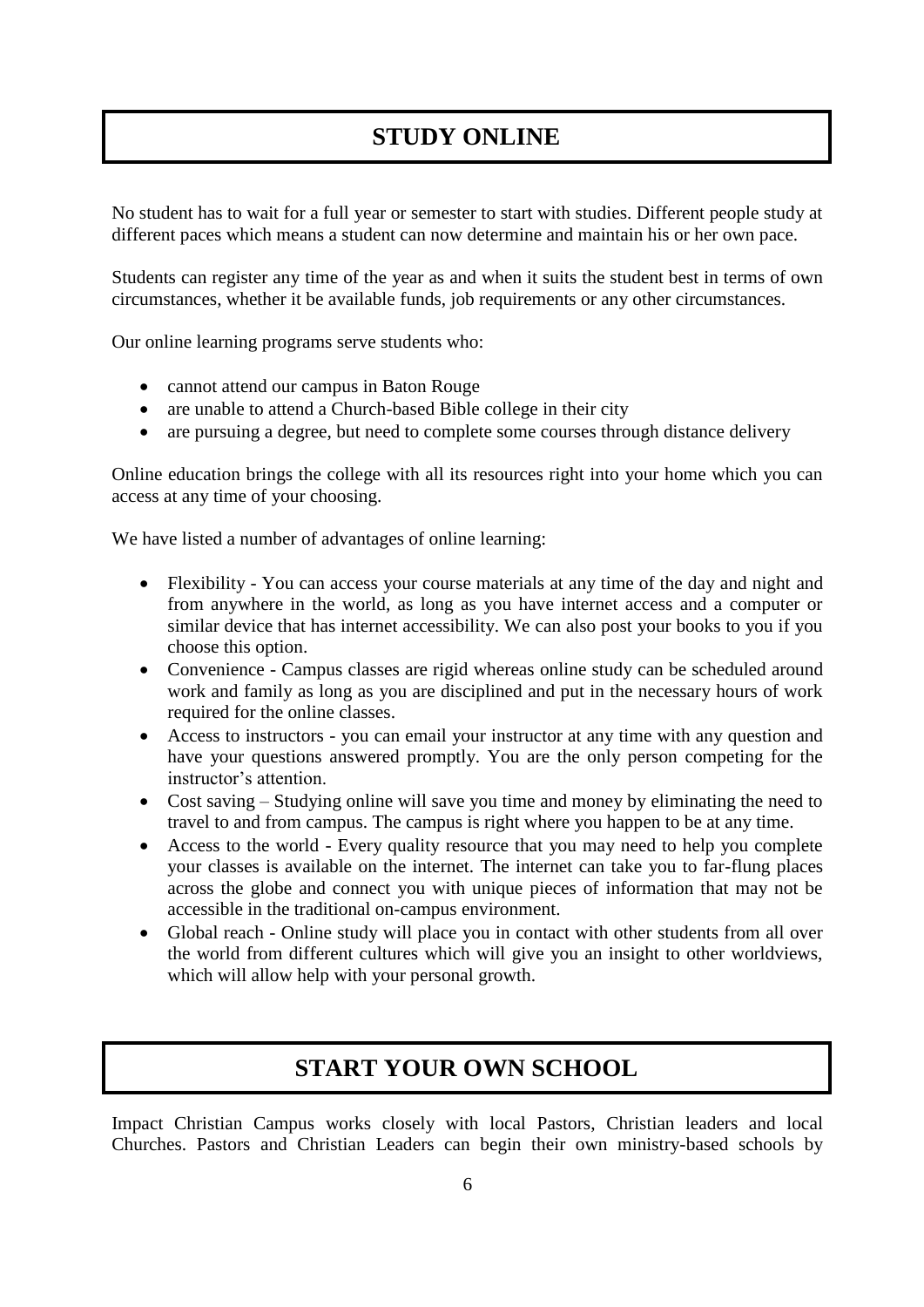registering with our Christian Bible College and implementing our courses. With this form of schooling, pastors and Christian leaders can mentor their own leaders/congregation.

NB: Huge discounts are available for Bible Schools, therefore the prices below are not applicable to them. Contact us today to register your Bible School and find out what discount you qualify for!

## **GRADUATION**

Students can start studying at any time during the year. They can also graduate as soon as they have completed their program. Impact Christian Campus will hold regional graduations ceremonies each year Johannesburg, Durban and Cape Town. Attendance is not compulsory. Certificates, Bible Colleges and Degrees will be forwarded to students on completion of their studies. Bible Schools can hold their own graduation ceremony at their respective churches.

## **FINANCIAL INFORMATION**

Please note that Impact Christian Campus does not charge any registration fees. Only the costs listed below apply.

The prices are based on the purchase of our books or ebooks.

All students are registered online with our campus in Baton Rouge, USA. We do not have any Team Impact campuses outside of the USA. We have students in over 30 nations and are therefore unable to seek accreditation in each and every nation. All Certificates, Diplomas, and Degrees are issued from our campus in the USA with the full backing of the US Department of Higher Education where religious exemption applies.

| <b>Graduation Fee</b>          | R <sub>250.00</sub>                       |
|--------------------------------|-------------------------------------------|
| Certificate in Ministry        | $R300.00$ per course – Total – $R3000.00$ |
| Diploma in Ministry            | $R300.00$ per course – Total – $R3000.00$ |
| <b>Bachelor Degree</b>         | $R400.00$ per course – Total – $R6000.00$ |
| <b>Bachelor Honours Degree</b> | $R500$ per course $-$ Total $ R3000$      |
| Master's Degree                | Total $-$ R3500.00                        |
| Doctor of Ministry Degree      | $Total - R7000.00$                        |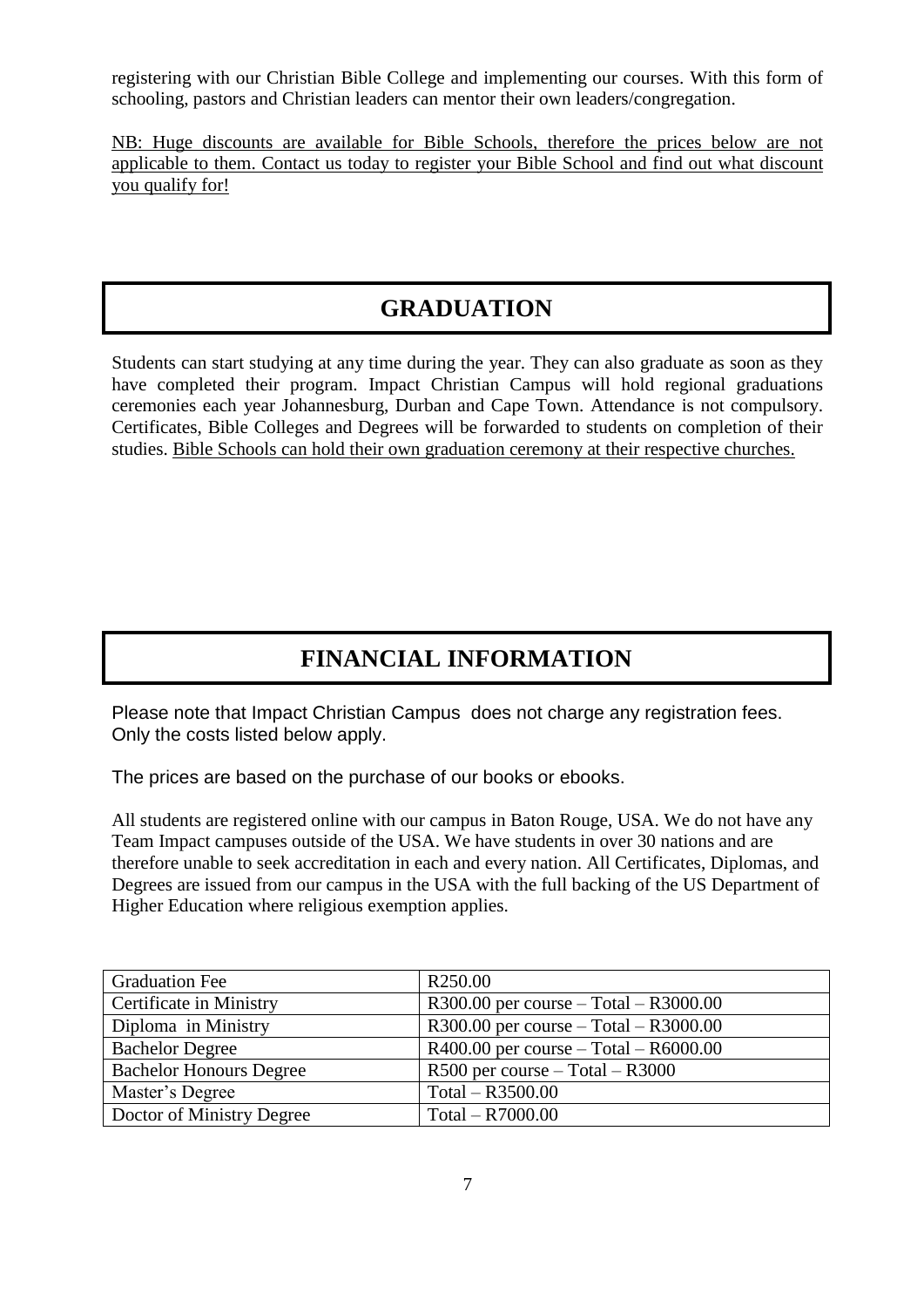## **OTHER INFO**

Book Distributor: Impact Christian Campus. +27 11 941 4481 / [info@impactchristiancampus.co.za](mailto:info@impactchristiancampus.co.za)

#### **Minimum entrance qualification**

There are no minimum qualification prerequisites for the Certificate of Ministry. For examples, a student who has passed only grade 8 may enroll for the Certificate program. Once they have completed the Certificate in Ministry successfully, they be accepted into the Diploma. The Diploma allows entrance into the B.degrees, and so on.

#### **Minimum age**

No student may begin with their studies unless they have attained the age of 16 years before they can enrol.

#### **Academic year**

Team impact does not have a prescribed academic year. Students may start their studies at any time of the year.

## **OUR STATUS AS A CHRISTIAN UNIVERSITY**

Physical campus at 8894 Airline Hwy Suite E, Baton Rouge, LA 70815, USA

Registered with the Secretary of State in Louisiana, USA (2009)

Registered with the IRS as a 501(c) 3 Corporation

Accredited with Theological Accreditation International (T.A.I.)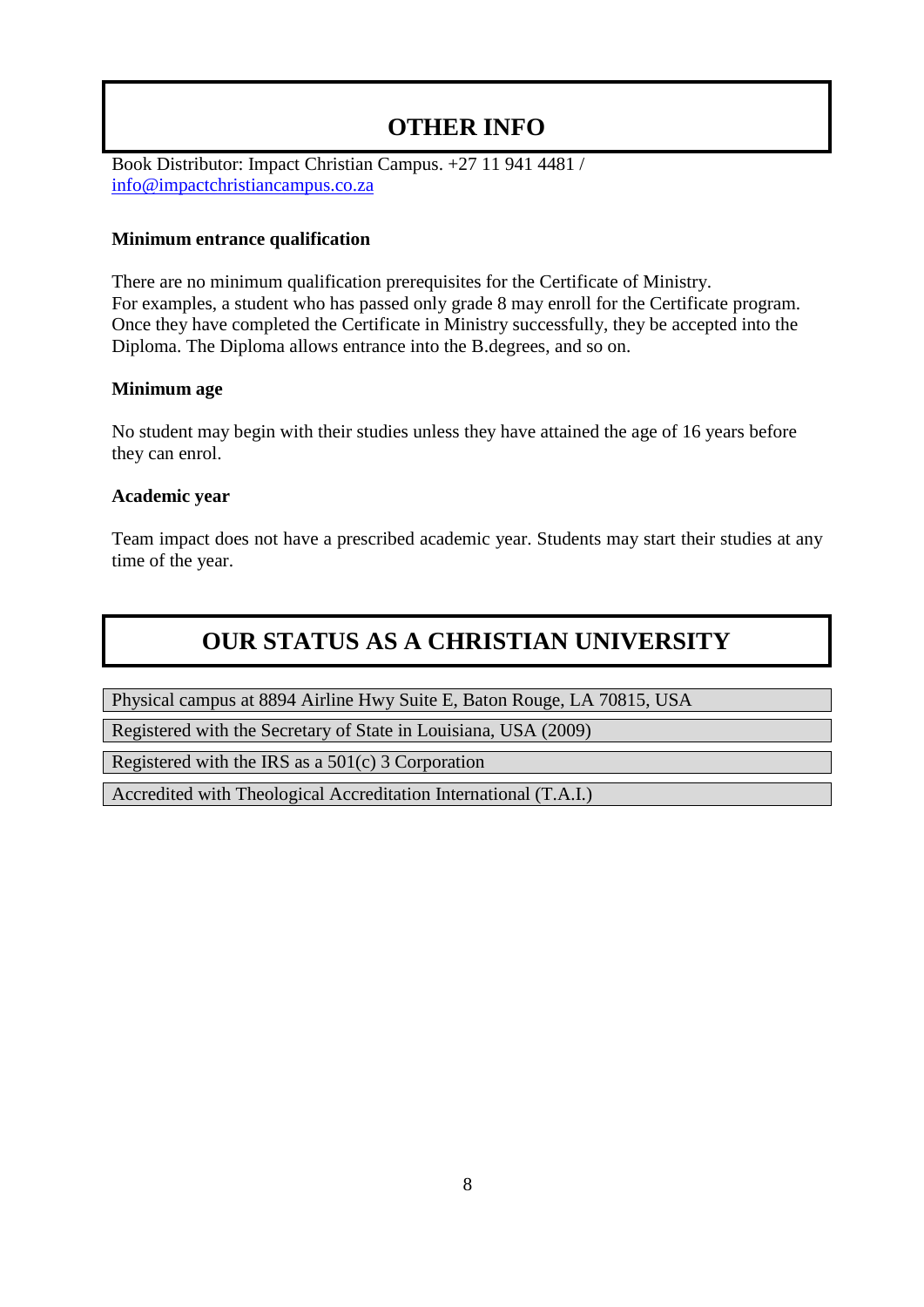## **PROGRAMS**

| <b>Certificate in Ministry</b> |                               |                   |
|--------------------------------|-------------------------------|-------------------|
| Code                           | <b>Name of Course</b>         | <b>Credits</b>    |
| <b>CC101</b>                   | <b>Christian Foundations</b>  | 3                 |
| CC102                          | Knowing God's Voice           | 3                 |
| <b>CC103</b>                   | The Five-Fold Prayer          | 3                 |
| <b>CC104</b>                   | <b>Old Testament Survey</b>   | 3                 |
| <b>CC105</b>                   | <b>New Testament Survey</b>   | 3                 |
| CC106                          | <b>Christian Ethics</b>       | 3                 |
| <b>CC107</b>                   | Releasing your Divine Call    | 3                 |
| <b>CC108</b>                   | <b>Biblical Excellence</b>    | 3                 |
| CC109                          | The Spiritual Harvest         | 3                 |
| <b>CC110</b>                   | <b>Spiritual Battlefields</b> | 3                 |
|                                |                               |                   |
|                                | <b>Minimum of 10 Courses</b>  | <b>30 Credits</b> |

## **Diploma in Ministry**

| Code         | <b>Name of Course</b>               | <b>Credits</b>    |
|--------------|-------------------------------------|-------------------|
|              |                                     |                   |
| DC201        | Learning to lead in ministry        | 3                 |
| DC202        | The Book of Ephesians               | 3                 |
| DC203        | Supernatural Healing & Health       | 3                 |
| DC204        | <b>Supernatural Gifts</b>           | 3                 |
| <b>DC205</b> | Praise and Worship                  | 3                 |
| <b>DC206</b> | Preparing for Ministry              | 3                 |
| DC207        | <b>Kingdom Principles</b>           | 3                 |
| <b>DC208</b> | <b>Anointed for Ministry</b>        | 3                 |
| DC209        | The 21 <sup>st</sup> Century Church | 3                 |
| DC210        | <b>Environmental Analysis</b>       | 3                 |
|              | <b>Minimum of 10 Courses</b>        | <b>30 Credits</b> |

The **Certificate in Ministry** is an ideal starting point for students who desire to know God's Word and need a basic Biblical foundation for Spirit-filled Ministry.

A **Diploma in Ministry** provides the best ministry preparation and at the end of this program, students will be able to integrate Christian principles in critical thinking and decision making. The program prepares the student for further study into the various tracks of our Bachelor Degrees. The entrance requirements for the Diploma in Ministry is a Certificate in Ministry or 30 credit hours.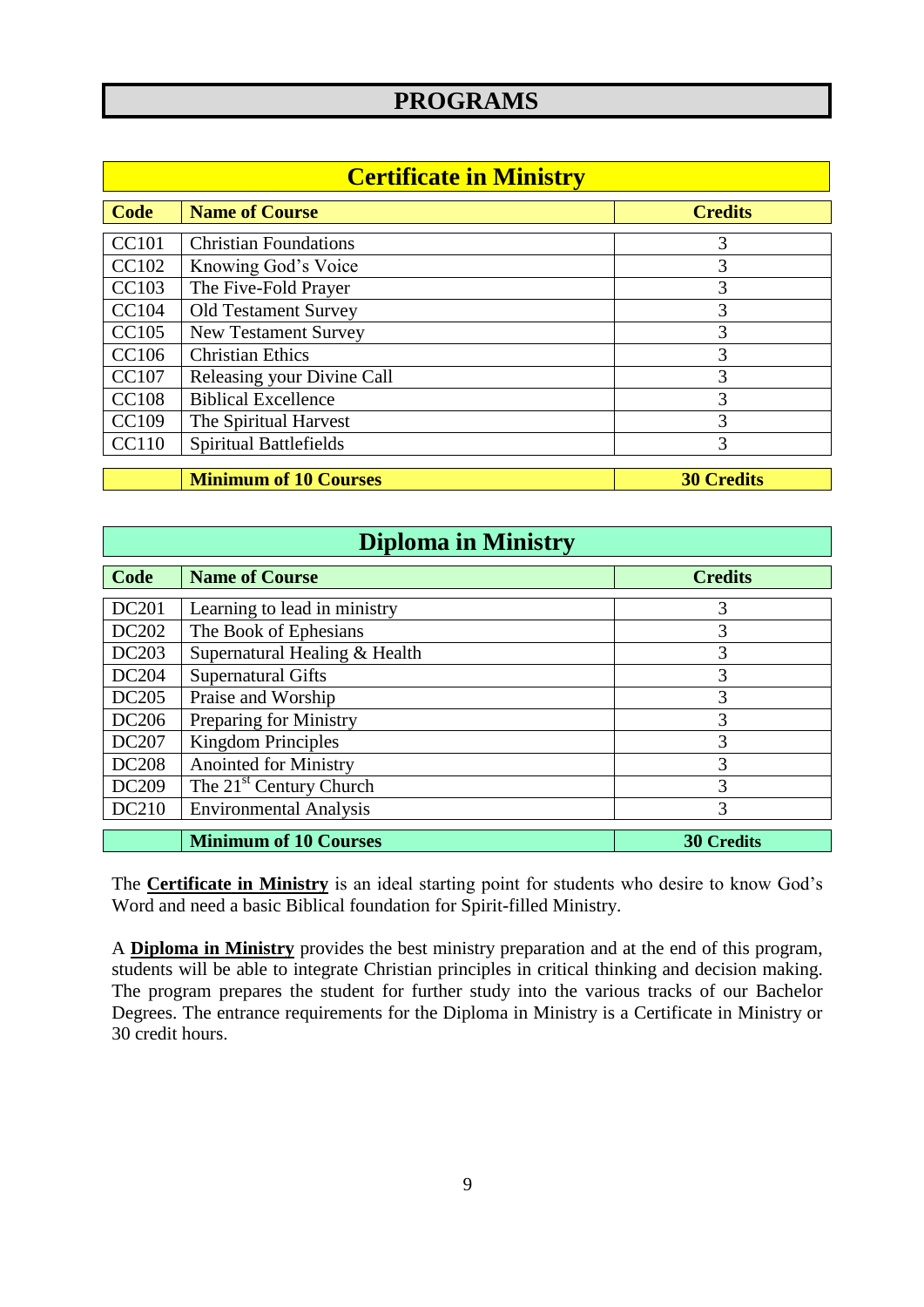| <b>Bachelor Degree in Theology</b> |                               |                   |
|------------------------------------|-------------------------------|-------------------|
| Code                               | <b>Name of Course</b>         | <b>Credits</b>    |
| <b>BG301</b>                       | <b>Biblical World View</b>    | 4                 |
| <b>BG302</b>                       | The Tabernacle of Moses       | 4                 |
| <b>BG303</b>                       | The Armor Bearer              | 4                 |
| <b>BG304</b>                       | Methods of Multiplication     | 4                 |
| <b>BG305</b>                       | The Power of the Local Church | 4                 |
| <b>BG306</b>                       | The Five-Fold anointing       | 4                 |
| <b>BG307</b>                       | Know What You Believe         | 4                 |
| <b>BG308</b>                       | <b>World Religions</b>        | 4                 |
| <b>BP404</b>                       | The Prophetic Anointing       | 4                 |
| <b>BA402</b>                       | The Apostolic Anointing       | 4                 |
| <b>BT401</b>                       | Christology                   | 4                 |
| <b>BT402</b>                       | Preparing for Tomorrow        | 4                 |
| <b>BT403</b>                       | <b>Systematic Theology</b>    | 4                 |
| <b>BT404</b>                       | Apologetics                   | 4                 |
| <b>BT405</b>                       | Homiletics                    |                   |
|                                    | <b>Minimum of 15 Courses</b>  | <b>60 Credits</b> |

Students wanting to enter the 60-credit **Bachelor Degree in Theology** program must have completed a Diploma in Ministry or an equivalent of 60 credit hours.

The Bachelor Degree in Theology prepares students either for ordained ministry in a Christian church, Bible College or for a wider engagement in society.

#### **Upon the successful completion of the Bachelor Degree in Theology program, the students should be able to:**

- explore the Bible in depth and to search for answers to some of the most pressing and confounding questions about man's connection and relationship with God
- understand the methods of Biblical, historical and systematic theology as a basis
- search for a deeper understanding of the Christian religion and its interpretation of the universe
- serve in ministry such as a local church or missions and develop abilities and virtues that will prepare them for their calling and career
- provide an in-depth Biblical foundation to supply the values, knowledge and skills needed to effectively serve in church ministry
- engage in the systematic study of the Scriptures and theology while being exposed to current theological issues that will enable independent Biblical and constructive thinking in vital areas of ministry
- explore Christian doctrine and how it developed
- look at the texts, beliefs and histories of religious groups and interpret, understand and ask questions about them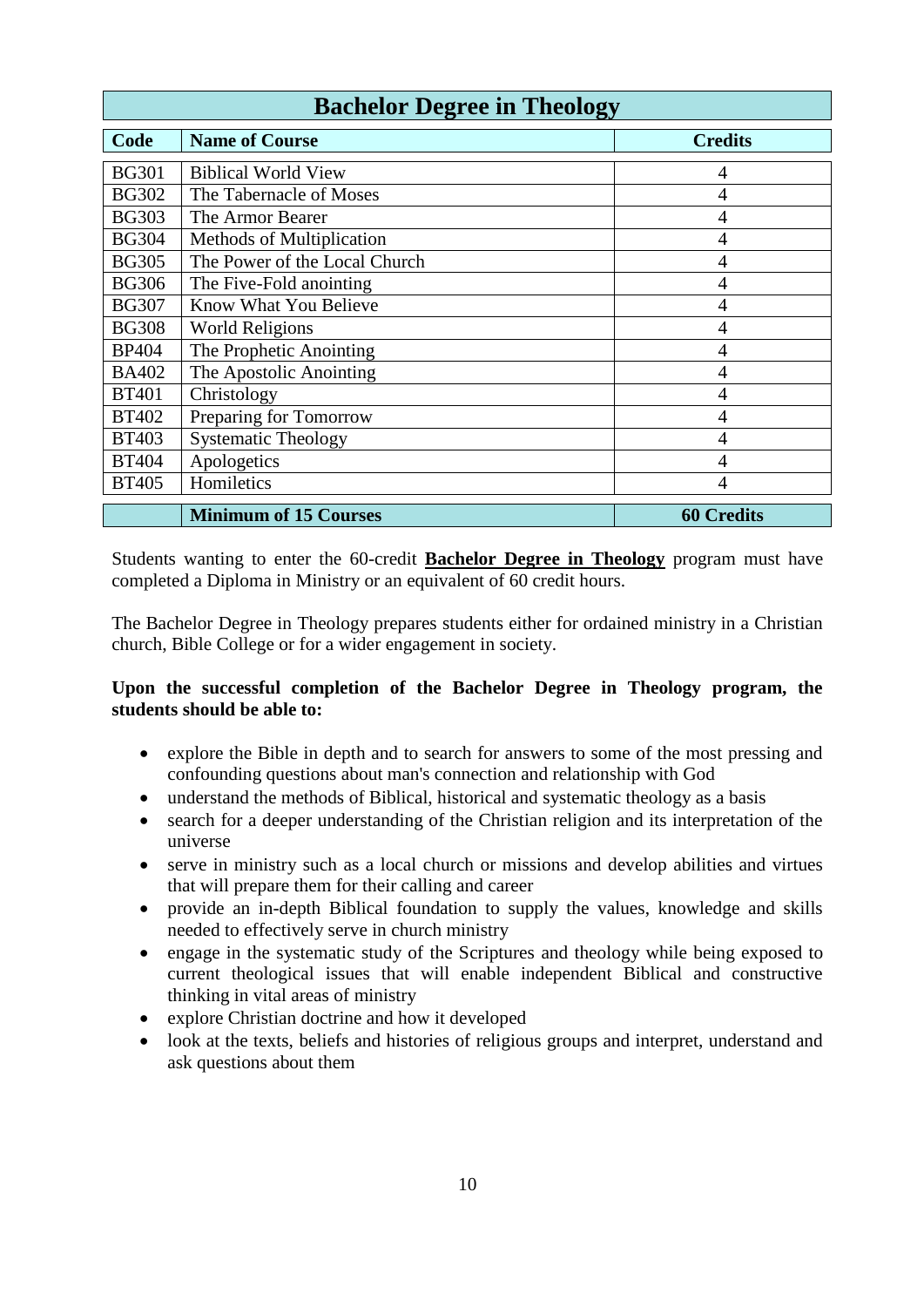| <b>Bachelor Degree in Ministry</b> |                                     |                   |
|------------------------------------|-------------------------------------|-------------------|
| Code                               | <b>Name of Course</b>               | <b>Credits</b>    |
| <b>BG301</b>                       | <b>Biblical World View</b>          | 4                 |
| <b>BG302</b>                       | The Tabernacle of Moses             | 4                 |
| <b>BG303</b>                       | The Armor Bearer                    | 4                 |
| <b>BG304</b>                       | Methods of Multiplication           | 4                 |
| <b>BG305</b>                       | The Power of the Local Church       | 4                 |
| <b>BG306</b>                       | The Five-Fold Anointing             | 4                 |
| <b>BG307</b>                       | Know What You Believe               | 4                 |
| <b>BG308</b>                       | <b>World Religions</b>              | 4                 |
| <b>BP404</b>                       | The Prophetic Anointing             | 4                 |
| <b>BT405</b>                       | Homiletics                          | 4                 |
| <b>BM401</b>                       | The Ministry of the Holy Spirit     | 4                 |
| <b>BM402</b>                       | <b>Pastoral Ministry</b>            | 4                 |
| <b>BM403</b>                       | <b>Creative Bible Study Methods</b> | 4                 |
| <b>BM404</b>                       | <b>Power Principles</b>             | 4                 |
| <b>BM405</b>                       | Journey to Christianity             |                   |
|                                    | <b>Minimum of 15 Courses</b>        | <b>60 Credits</b> |

Students wanting to enter the 60-credit **Bachelor Degree in Ministry** program must have completed a Diploma in Ministry or an equivalent of 60 credit hours.

The Bachelor of Ministry degree prepares students either for ordained ministry in a Christian church, or for a wider engagement in society.

#### **Upon the successful completion of the Bachelor Degree in Ministry program, the students should be able to:**

- serve in ministry such as a local church or missions and develop abilities and virtues that will prepare them for their calling and career
- provide an in-depth Biblical foundation to supply the values, knowledge and skills needed to effectively serve in church ministry
- demonstrate a good understanding of theological and Biblical interpretation
- provide foundational knowledge of the major disciplines of Christian ministry
- look closer at how Christianity engages culture and how to use the Christian faith to address our world's toughest issues
- provide an in-depth Biblical foundation to supply the values, knowledge and skills needed to effectively serve in church ministry
- provide the basic pastoral competence required for effective ministry in the Christian community
- develop initial skills for pastoral ministry
- achieve personal growth in ministry through the integration of theory and practice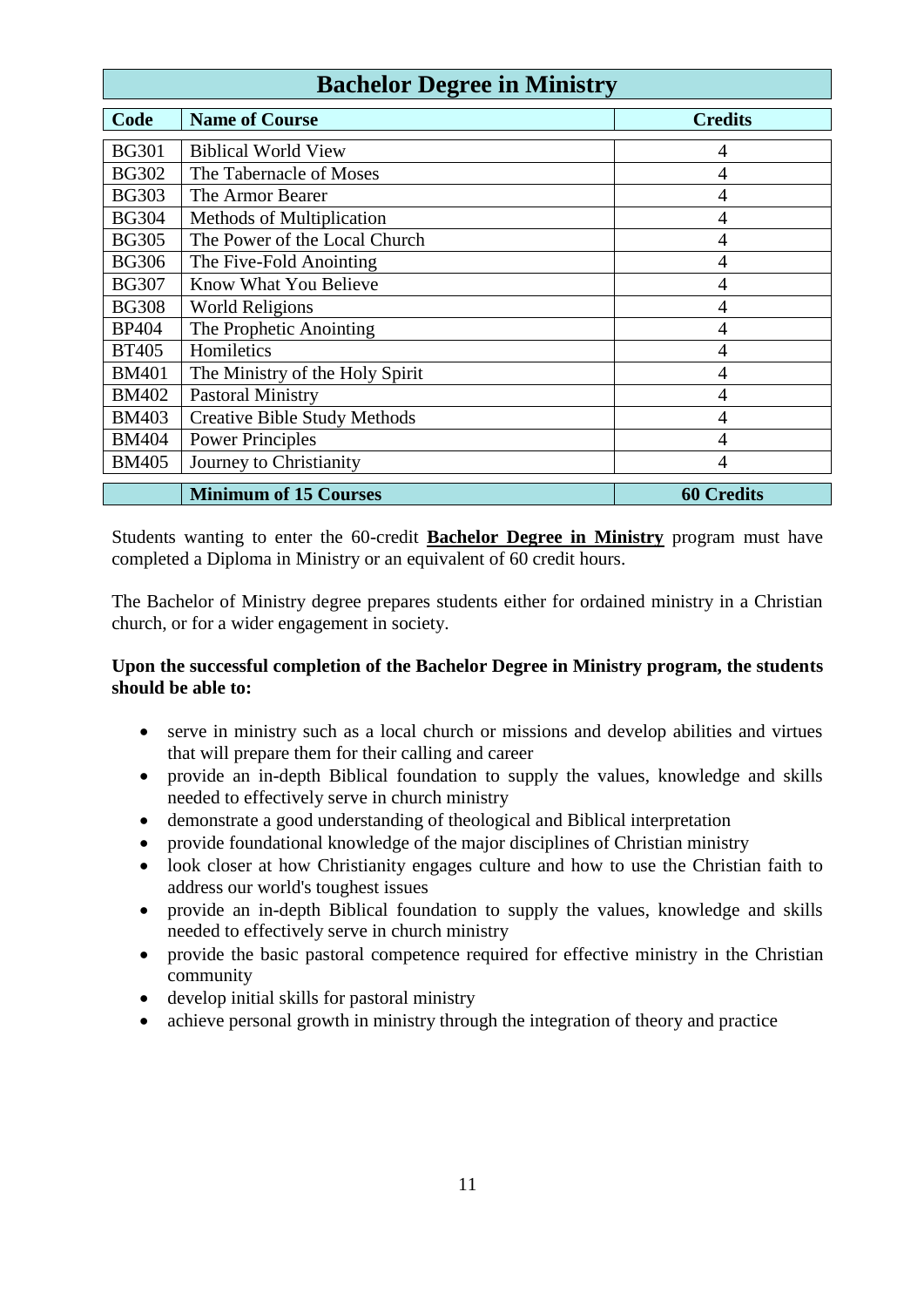| <b>Bachelor Degree in Prophetic Ministry</b> |                                 |                   |
|----------------------------------------------|---------------------------------|-------------------|
| Code                                         | <b>Name of Course</b>           | <b>Credits</b>    |
| <b>BG301</b>                                 | <b>Biblical World View</b>      | 4                 |
| <b>BG302</b>                                 | The Tabernacle of Moses         | 4                 |
| <b>BG303</b>                                 | The Armor Bearer                | 4                 |
| <b>BG304</b>                                 | Methods of Multiplication       | 4                 |
| <b>BG305</b>                                 | The Power of the Local Church   | 4                 |
| <b>BG306</b>                                 | The Five-Fold anointing         | 4                 |
| <b>BG307</b>                                 | Know what you believe           | 4                 |
| <b>BG308</b>                                 | <b>World Religions</b>          | 4                 |
| <b>BM401</b>                                 | The Ministry of the Holy Spirit | 4                 |
| <b>BM404</b>                                 | <b>Power Principles</b>         | 4                 |
| <b>BP401</b>                                 | <b>Old Testament Prophets</b>   | 4                 |
| <b>BP402</b>                                 | Preparing for Tomorrow          | 4                 |
| <b>BP403</b>                                 | <b>Vision and Dreams</b>        | 4                 |
| <b>BP404</b>                                 | The Prophetic Anointing         | 4                 |
| <b>BP405</b>                                 | <b>Biblical Prophecy</b>        | 4                 |
|                                              | <b>Minimum of 15 Courses</b>    | <b>60 Credits</b> |

Students wanting to enter the 60-credit **Bachelor Degree in Prophetic Ministry** program must have completed a Diploma in Ministry or an equivalent of 60 credit hours.

The Bachelor Degree in Prophetic Ministry prepares students either for ordained ministry in a Christian church, Bible College or for a wider engagement in society.

#### **Upon the successful completion of the Bachelor Degree in Prophetic Ministry program, the students should be able to:**

- serve in ministry such as a local church and develop abilities and virtues that will prepare them for their prophetic calling and career
- provide an in-depth Biblical foundation to supply the values, knowledge and skills needed to effectively serve in church ministry
- demonstrate a good understanding of theological and Biblical interpretation
- provide foundational knowledge of the major prophetic disciplines of Christian ministry
- explore the Christian prophetic doctrine and how it developed
- formulate essential principles of the prophetic ministry
- develop initial skills for prophetic ministry
- achieve personal growth in the prophetic ministry through the integration of theory and practice
- Understand how to discern the voice of God and know when God speaks
- Understand Spiritual gifts as applied to the office of a Prophet
- Learn the rules that judge prophecy and identify signs of error
- Understand the theology of dreams and dream interpretation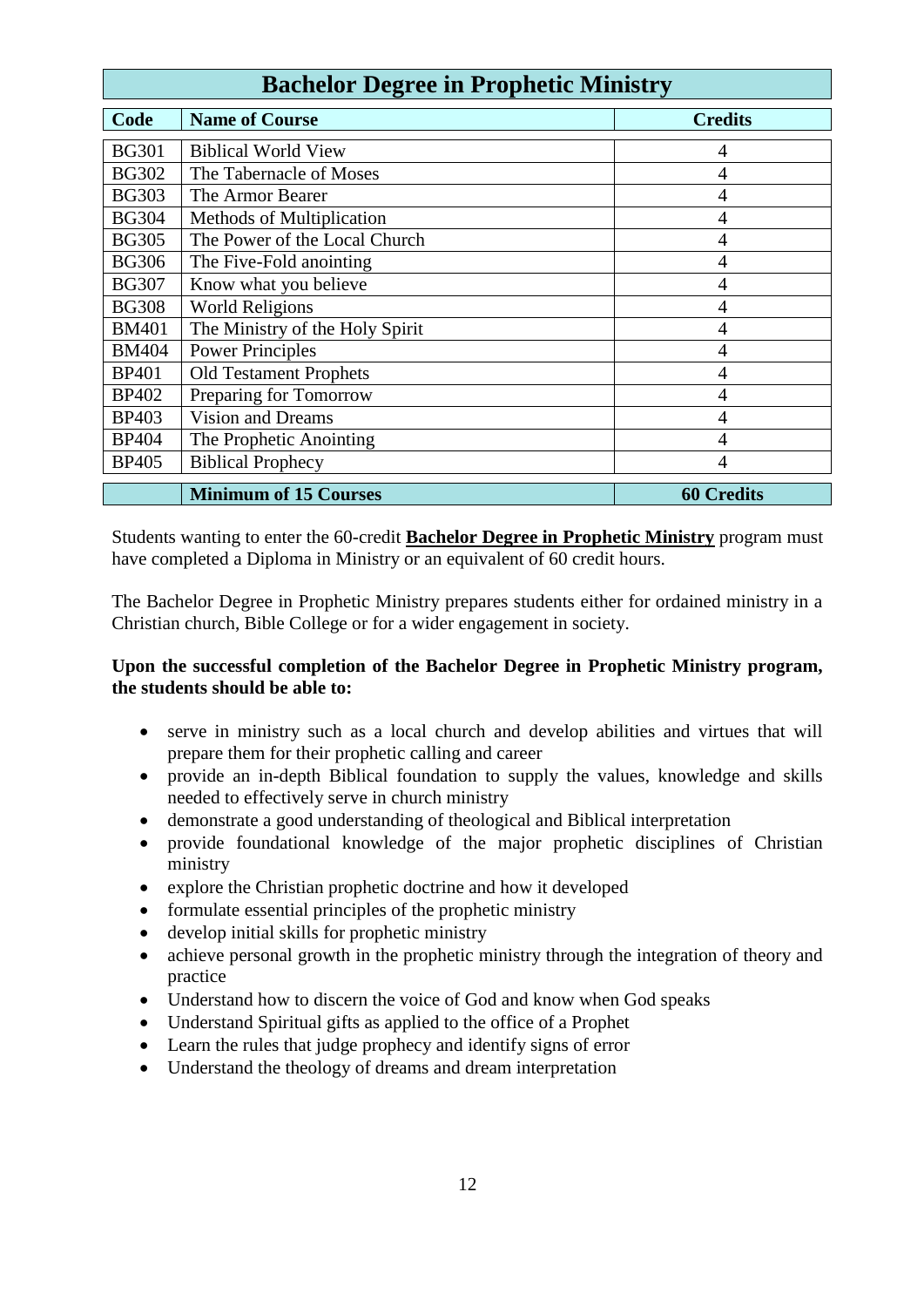| <b>Bachelor Degree in Apostolic Ministry</b> |                                   |                   |
|----------------------------------------------|-----------------------------------|-------------------|
| <b>Code</b>                                  | <b>Name of Course</b>             | <b>Credits</b>    |
| <b>BG301</b>                                 | <b>Biblical World View</b>        | 4                 |
| <b>BG302</b>                                 | The Tabernacle of Moses           | 4                 |
| <b>BG303</b>                                 | The Armor Bearer                  | 4                 |
| <b>BG304</b>                                 | Methods of Multiplication         | 4                 |
| <b>BG305</b>                                 | The Power of the Local Church     | 4                 |
| <b>BG306</b>                                 | The Five-Fold anointing           | 4                 |
| <b>BG307</b>                                 | Know what you believe             | 4                 |
| <b>BG308</b>                                 | <b>World Religions</b>            | 4                 |
| <b>BP404</b>                                 | The Prophetic Anointing           | 4                 |
| <b>BM404</b>                                 | <b>Power Principles</b>           | 4                 |
| <b>BA401</b>                                 | The Apostolic Ministry            | 4                 |
| <b>BA402</b>                                 | The Apostolic Anointing           | 4                 |
| <b>BA403</b>                                 | The Apostolic Church              | 4                 |
| <b>BA404</b>                                 | <b>Apostolic Foundations</b>      | 4                 |
| <b>BA405</b>                                 | The Apostolic Movement            |                   |
|                                              | ٠<br><b>Minimum of 15 Courses</b> | <b>60 Credits</b> |

Students wanting to enter the 60-credit **Bachelor Degree in Apostolic Ministry** program must have completed a Diploma Degree in Ministry or an equivalent of 60 credit hours.

The Bachelor Degree in Apostolic Ministry prepares students either for ordained ministry in a Christian church, Bible College or for a wider engagement in society.

#### **Upon the successful completion of the Bachelor Degree in Apostolic Ministry program, the students should be able to:**

- serve in ministry such as a local church and develop abilities and virtues that will prepare them for their apostolic calling
- demonstrate a good understanding of theological and Biblical interpretation
- achieve personal growth in the apostolic ministry through the integration of theory and practice
- have an in depth overview of the apostolic ministry and an understanding of Christ and His Kingdom, governmental structure, and mission of the church
- identify what is needed to restore authentic apostolic foundations so that the church can function effectively and in unity in the present-day environment
- understand what it means to restore the five-fold ministry that will bring the church into unity and the full stature of Christ
- formulate the phases of apostolic preparation and training and the related signs of the apostolic calling
- Understand all aspects of the apostolic era and mission in the early church
- discover how necessary it is to spend time in the presence of the Lord in the secret place and develop a face to face relationship with Him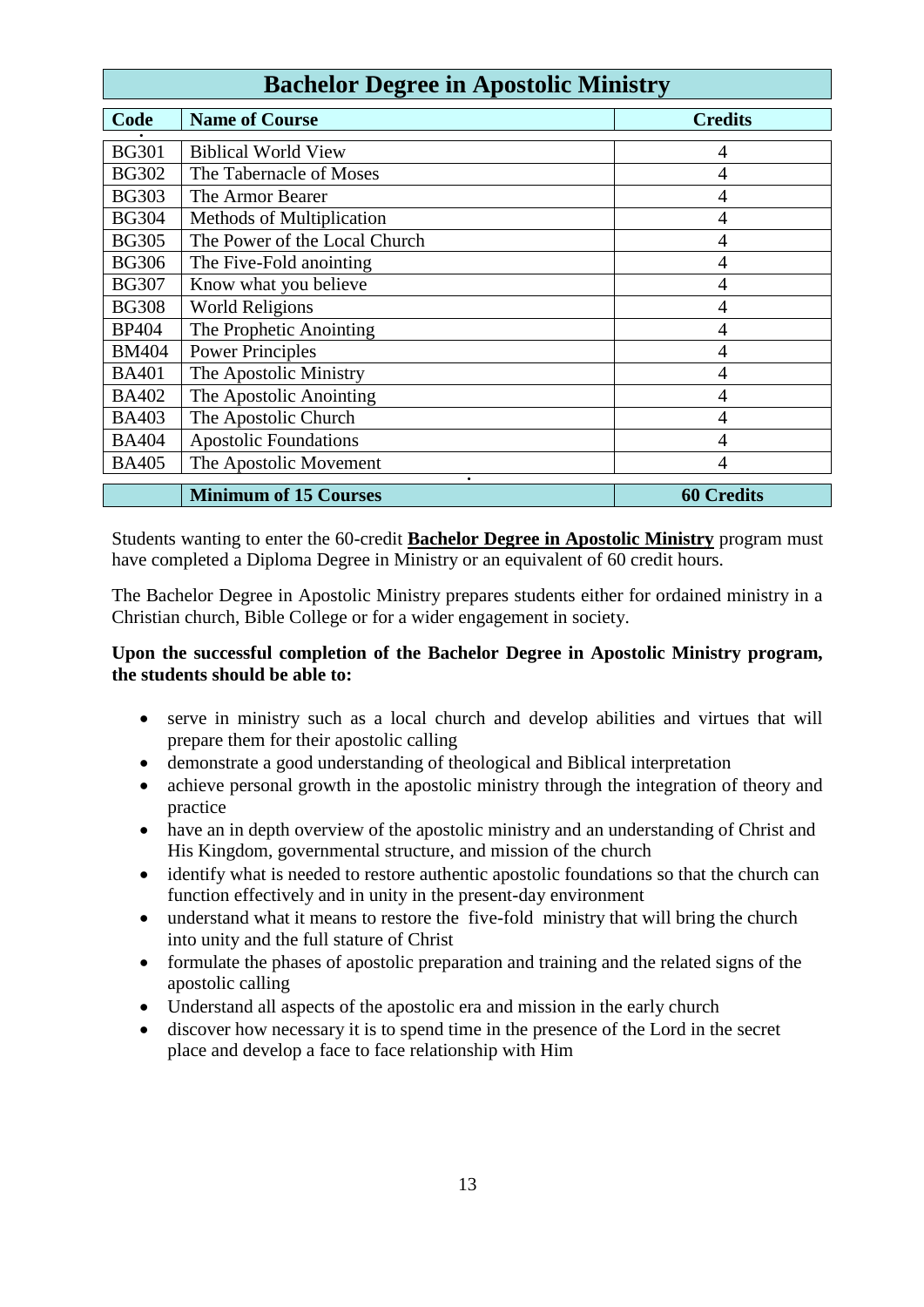| <b>Bachelor Degree in Christian Counseling</b> |                                  |                   |
|------------------------------------------------|----------------------------------|-------------------|
| Code                                           | <b>Name of Course</b>            | <b>Credits</b>    |
| <b>BG301</b>                                   | <b>Biblical World View</b>       | 4                 |
| <b>BG302</b>                                   | The Tabernacle of Moses          | 4                 |
| <b>BG303</b>                                   | The Armor Bearer                 | 4                 |
| <b>BG304</b>                                   | Methods of Multiplication        | 4                 |
| <b>BG305</b>                                   | The Power of the Local Church    | 4                 |
| <b>BG306</b>                                   | The Five-Fold anointing          | 4                 |
| <b>BG307</b>                                   | Know what you believe            | 4                 |
| <b>BG308</b>                                   | <b>World Religions</b>           | 4                 |
| <b>BP404</b>                                   | The Prophetic Anointing          | 4                 |
| <b>BM404</b>                                   | <b>Power Principles</b>          | 4                 |
| <b>BC401</b>                                   | Counseling                       | 4                 |
| <b>BC402</b>                                   | <b>Christian Psychology</b>      | 4                 |
| <b>BC403</b>                                   | <b>Building Healthy Families</b> | 4                 |
| <b>BC404</b>                                   | <b>Substance Abuse</b>           | 4                 |
| <b>BC405</b>                                   | Overcoming Crisis                |                   |
|                                                | <b>Minimum of 15 Courses</b>     | <b>60 Credits</b> |

Students wanting to enter the 60-credit **Bachelor Degree in Christian Counseling** program must have completed a Diploma in Ministry or an equivalent of 60 credit hours.

The Bachelor Degree in Christian Counseling degree prepares students either for ordained ministry in a Christian church, or for a wider engagement in society.

#### **Upon the successful completion of the Bachelor Degree in Christian Counseling program, the students should be able to:**

- serve in ministry such as a local church and develop abilities and virtues that will prepare them for their calling and career
- provide an in-depth Biblical foundation to supply the values, knowledge and skills needed to effectively serve in Christian counseling ministry
- formulate essential principles and ethics of Christianity
- achieve personal growth in Christian counseling ministry through the integration of theory and practice
- be conversant with an array of counseling approaches, both Christian and secular
- display a basic competence in interviewing skills and counseling techniques
- gain the necessary knowledge, practice, and skills for working with individuals, couples, children, families, and small groups in a variety of mental health settings
- understand and explain the issues and problems that people face in life from a thoroughly Biblical point of view
- impart the truth and power of God's Word and the gospel into the lives of others that will bring emotional healing and health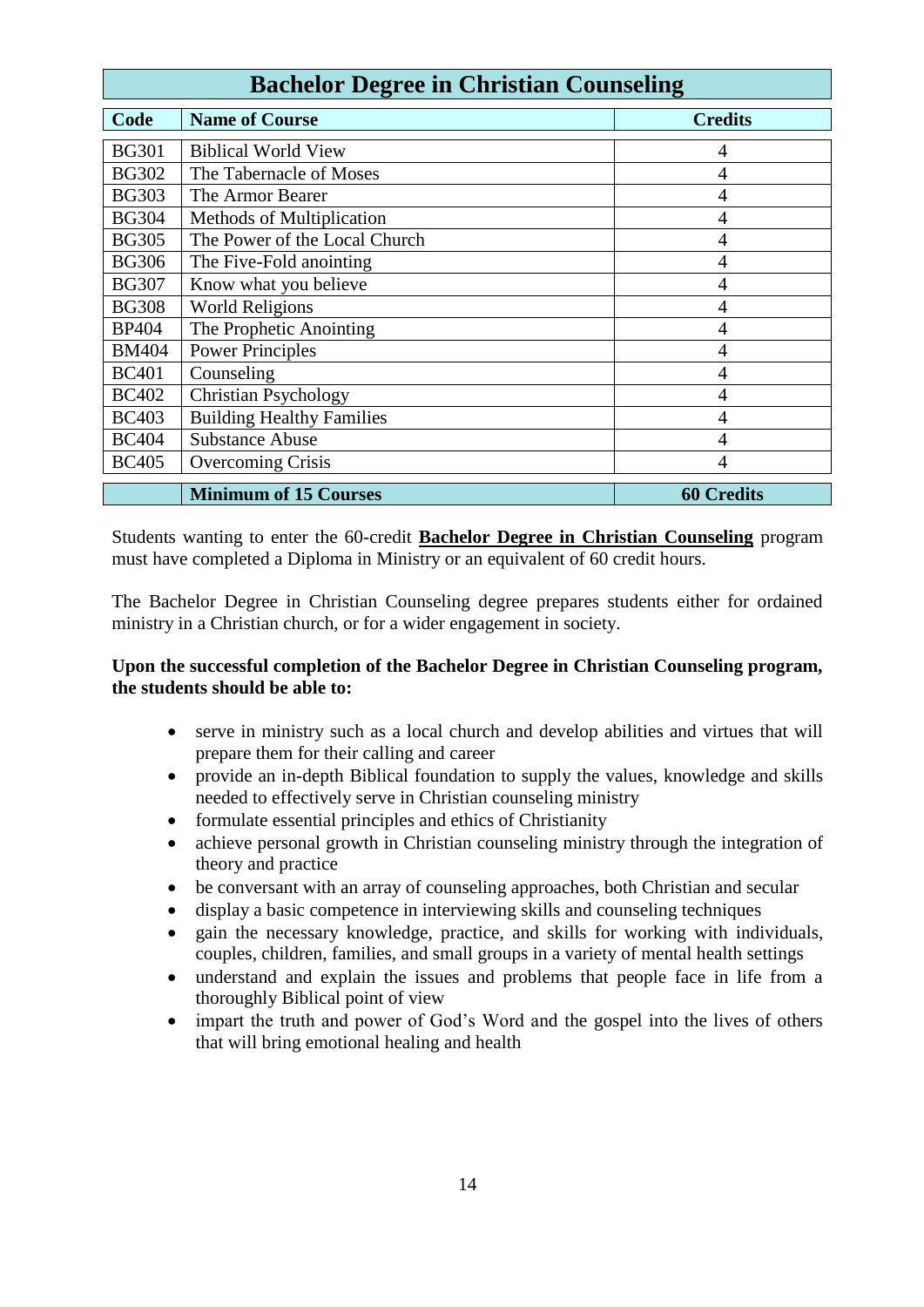| <b>Bachelor Degree in Christian Education</b> |                                   |                   |
|-----------------------------------------------|-----------------------------------|-------------------|
| Code                                          | <b>Name of Course</b>             | <b>Credits</b>    |
| <b>BG301</b>                                  | <b>Biblical World View</b>        | 4                 |
| <b>BG302</b>                                  | The Tabernacle of Moses           | 4                 |
| <b>BG303</b>                                  | The Armor Bearer                  | 4                 |
| <b>BG304</b>                                  | Methods of Multiplication         | 4                 |
| <b>BG305</b>                                  | The Power of the Local Church     | 4                 |
| <b>BG306</b>                                  | The Five-Fold anointing           | 4                 |
| <b>BG307</b>                                  | Know what you believe             | 4                 |
| <b>BG308</b>                                  | <b>World Religions</b>            | 4                 |
| <b>BM404</b>                                  | <b>Power Principles</b>           | 4                 |
| <b>BP404</b>                                  | The Prophetic Anointing           | 4                 |
| <b>BE401</b>                                  | <b>Adolescent Development</b>     | 4                 |
| <b>BE402</b>                                  | Teaching tactics                  | 4                 |
| <b>BE403</b>                                  | Principles of Christian Education | 4                 |
| <b>BE404</b>                                  | <b>Classroom Management</b>       | 4                 |
| <b>BE405</b>                                  | <b>Study Skills</b>               |                   |
|                                               | <b>Minimum of 15 Courses</b>      | <b>60 Credits</b> |

Students wanting to enter the 60-credit **Bachelor Degree in Christian Education** program must have completed a Diploma in Ministry or an equivalent of 60 credit hours.

The Bachelor Degree in Christian Education degree prepares students either for ordained ministry in a Christian church, or for a wider engagement in society.

#### **Upon the successful completion of the Bachelor Degree in Christian Education program, the students should be able to:**

- serve in ministry such as a local church or missions and develop abilities and virtues that will prepare them for their calling and career
- provide an in-depth Biblical foundation to supply the values, knowledge and skills needed to effectively serve in Christian education
- demonstrate a good understanding of theological and Biblical interpretation
- promote growth toward personal maturity and ministry competence in the practice of ministry-related Christian education
- utilize insights gained for the effective practice of Christian education in the church, the community, and the world
- understand the comprehension of educational foundations
- develop, organize, conduct, and evaluate Christian education ministry in various vocational assignments
- develop skills that will enable them to minister effectively to students and their families in contemporary cultural settings
- utilize insights gained from Biblical disciplines for the effective practice of Christian education in the church and the community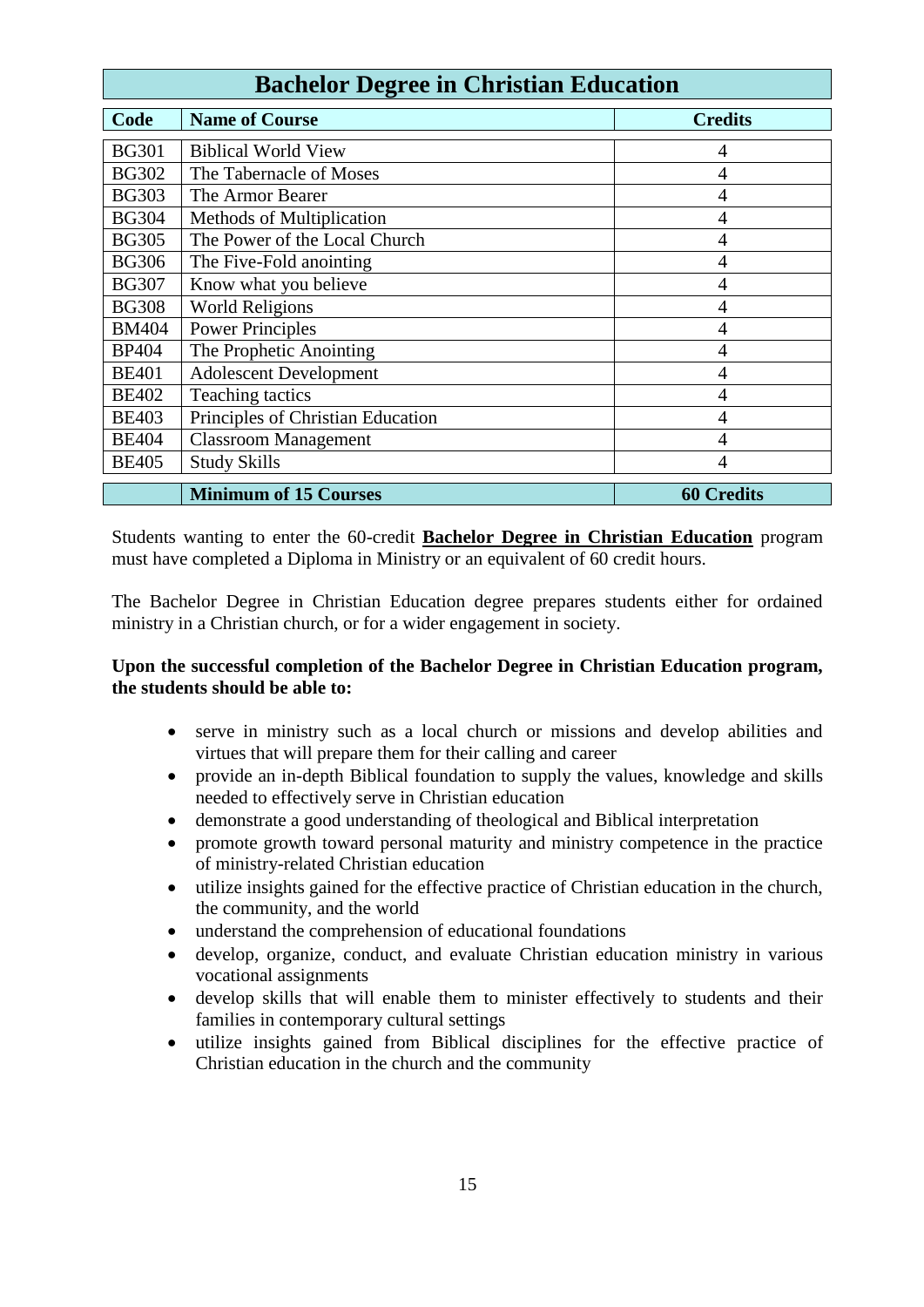| <b>Bachelor Degree in Christian Entrepreneurship</b> |                                 |                   |
|------------------------------------------------------|---------------------------------|-------------------|
| Code                                                 | <b>Name of Course</b>           | <b>Credits</b>    |
| <b>BG301</b>                                         | <b>Biblical World View</b>      | 4                 |
| <b>BG302</b>                                         | The Tabernacle of Moses         | 4                 |
| <b>BG303</b>                                         | The Armor Bearer                | 4                 |
| <b>BG304</b>                                         | Methods of Multiplication       | 4                 |
| <b>BG305</b>                                         | The Power of the Local Church   | 4                 |
| <b>BG306</b>                                         | The Five-Fold anointing         | 4                 |
| <b>BG307</b>                                         | Know what you believe           | 4                 |
| <b>BG308</b>                                         | <b>World Religions</b>          | 4                 |
| <b>BM404</b>                                         | <b>Power Principles</b>         | 4                 |
| <b>BP404</b>                                         | The Prophetic Anointing         | 4                 |
| <b>BB401</b>                                         | <b>Management by Objectives</b> | 4                 |
| <b>BB402</b>                                         | The Christian Entrepreneur      | 4                 |
| <b>BB403</b>                                         | Millions God's Way              | 4                 |
| <b>BB404</b>                                         | The Discipline of Giving        | 4                 |
| <b>BB405</b>                                         | A Study of Money                |                   |
|                                                      | <b>Minimum of 15 Courses</b>    | <b>60 Credits</b> |

Students wanting to enter the 60-credit **Bachelor Degree in Christian Entrepreneurship** program must have completed a Diploma in Ministry or an equivalent of 60 credit hours.

The Bachelor Degree in Christian Entrepreneurship degree prepares students either for ordained ministry in a Christian church, or for a wider engagement in society.

#### **Upon the successful completion of the Bachelor Degree in Christian Entrepreneurship program, the students should be able to:**

- provide an in-depth Biblical foundation to supply the values, knowledge and skills needed to effectively serve in the market place
- formulate essential principles and ethics of Christianity
- understand that the Christian lifestyle provides spirit-led opportunities entrepreneurship
- apply Biblical principles that will set others free from a poverty mindset
- know that it is God's will to bless His people so that they can bless others and that believers are called to bless the nations
- formulate the best business practices and timeless Biblical principles to ensure success and wealth
- know that marketplace leaders exists to help men and women discover and fulfil God's unique and complete purposes through their workplace calling
- understand that God uses marketplace ministry typically to evangelize the secular workplace as opposed to homes, churches, or specialized venues
- know that any Christian can fulfil their desire to serve God in the workplace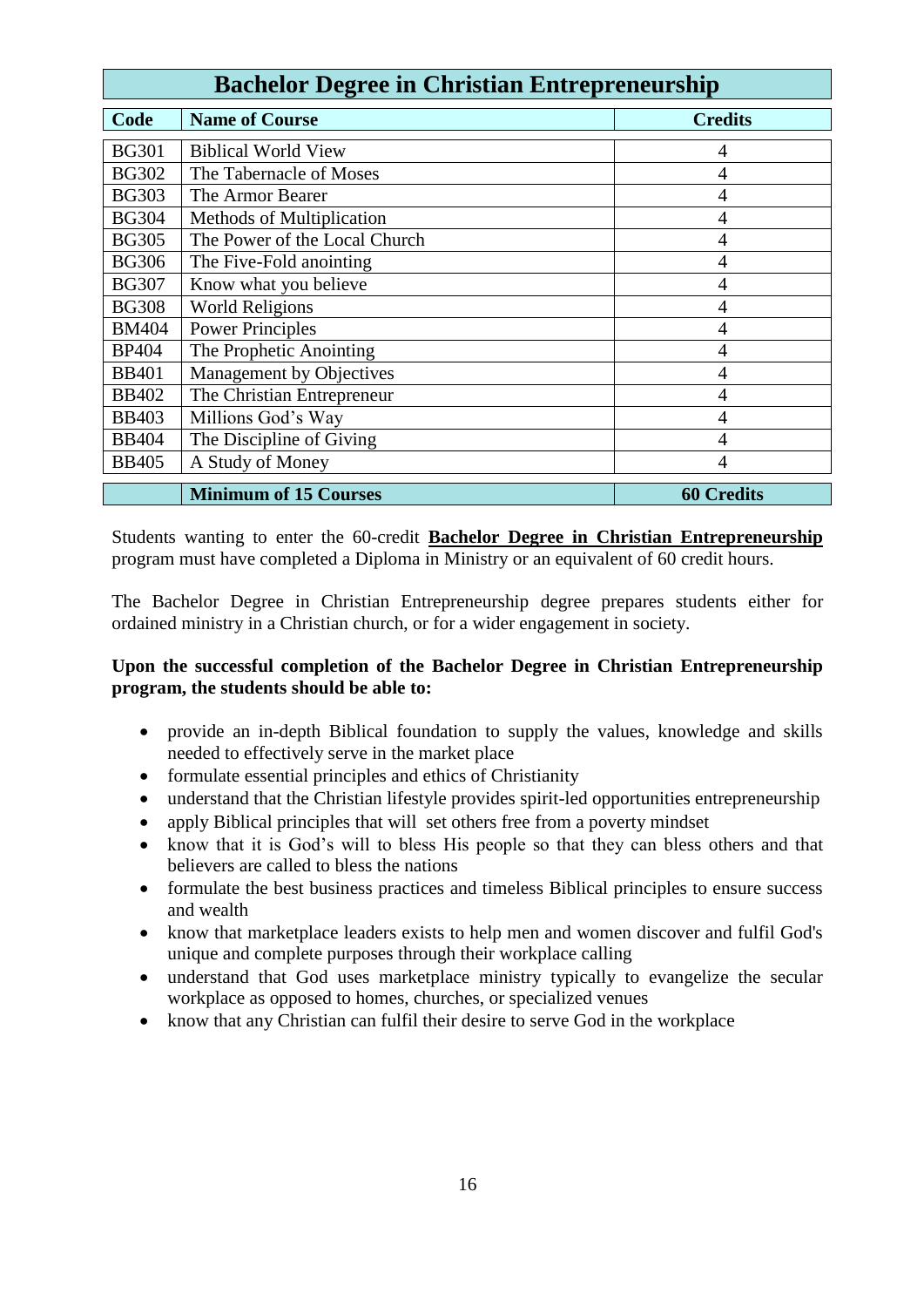| <b>Bachelor Degree in Ministry Honors</b> |                             |                   |
|-------------------------------------------|-----------------------------|-------------------|
| <b>Code</b>                               | <b>Name of Course</b>       | <b>Credits</b>    |
| <b>BH501</b>                              | <b>Apostolic Finances</b>   | 3                 |
| <b>BH502</b>                              | Apostolic Leadership        | 3                 |
| <b>BH503</b>                              | Apostolic Administration    | 3                 |
| <b>BH504</b>                              | <b>Apostolic Rule</b>       | 3                 |
| <b>BH505</b>                              | Apostolic Expansion         | 3                 |
| <b>BH506</b>                              | <b>Apostolic Counseling</b> | 3                 |
|                                           | <b>Minimum of 6 Courses</b> | <b>18 Credits</b> |

Students wanting to enter the 18-credit **Honors Degree** program must have completed a Bachelor Degree or an equivalent of 120 credit hours.

The **Honors Degree program** (B.Min.Hons.) is both a capstone to an undergraduate degree and preparation for postgraduate study. It is the first step on the path to advanced professional competence and is an intensive program of advanced study demonstrating special proficiency and the ability for further study within the Christian discipline.

#### **Upon the successful completion of the Bachelor's Degree in Ministry, the students should be able to:**

- develop advanced skills in Biblical Studies, Theology and Christian ministries in preparation for significant senior leadership in the ministry
- demonstrate competence in communicating the Word effectively in a variety of settings
- develop leadership skills that serve the ministry needs of the local church in the twentyfirst century
- develop a Christian worldview in which attitudes and values are informed by Biblical standards
- train others and bring them to spiritual maturity
- learn what is meant by the transformation of cities and nations through the preaching of the Gospel of the Kingdom
- define the moral and spiritual responsibility of the church and individual believers to confront injustice, where ever it is found, until the whole earth is filled with righteousness and justice
- demonstrate an understanding of church planting techniques and church growth strategies
- understand that marketplace ministry is the passion that starts when God connects their career, business, ministry and life purpose into one package
- have an understanding that Christian entrepreneurs are already in fulltime ministry
- Determine the best practices of management and leadership for the contemporary Christian ministry or organization
- Analyze practical managerial scenarios identifying the administrative skills and leadership abilities needed for the most successful outcome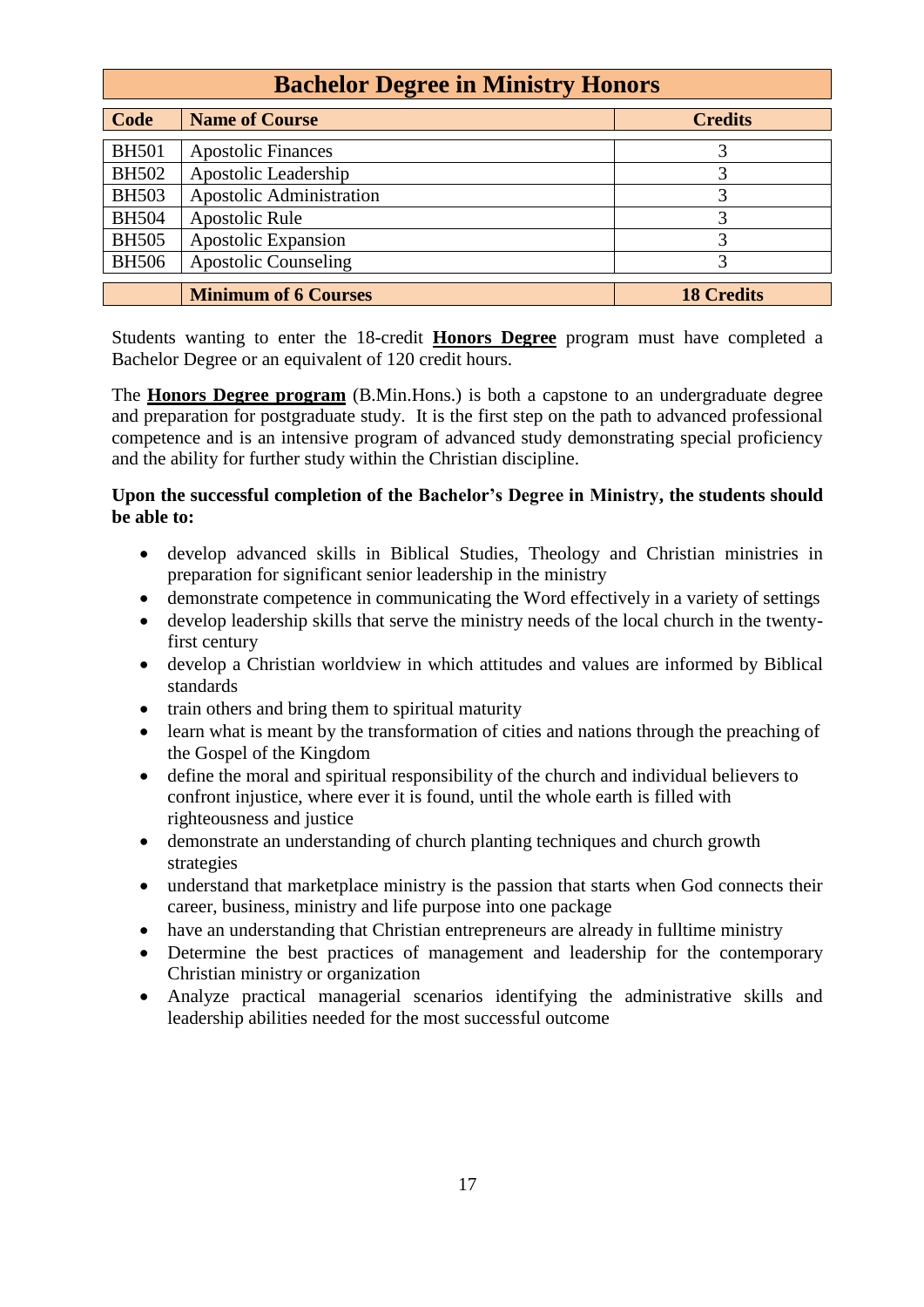| <b>Master's Degree in Theology</b> |                         |                   |
|------------------------------------|-------------------------|-------------------|
| Code                               | <b>Name of Course</b>   | <b>Credits</b>    |
| <b>MT501</b>                       | <b>Thesis</b>           |                   |
|                                    | <b>Minimum 1 Thesis</b> | <b>18 Credits</b> |

Students wanting to enter the 36-credit **Master's Degree in Theology** program must have completed a Bachelor Degree Honors or an equivalent of 138 credit hours.

The Master's Degree in Theology prepares students for **advanced professional competence** in a Christian community.

#### **Upon the successful completion of the Master's Degree in Theology, the students should be able to:**

- develop advanced skills in Biblical Studies, Theology and Christian ministries in preparation for significant senior leadership in the ministry
- develop a Christian worldview in which attitudes and values are informed by Biblical standards
- identify best practices for individual and corporate spiritual growth and formation
- interpret the Bible with respect to its literary, historical, and theological context
- construct a consistent theology based on Biblical foundations and informed by the development of Christian thought
- demonstrate an advanced understanding of an issue within a specific theological discipline
- demonstrate competence in communicating the Word effectively in a variety of settings
- develop a Christian worldview in which attitudes and values are informed by Biblical standards
- interpret the Bible with respect to its literary, historical, and theological context
- construct a consistent theology based on Biblical foundations and practical implementation
- interpret and apply Biblical texts using sound hermeneutical principles
- communicate God's truth clearly, accurately, and convincingly
- Explain Biblical and theological truths effectively
- use research methods and resources in the discipline
- formulate appropriate research questions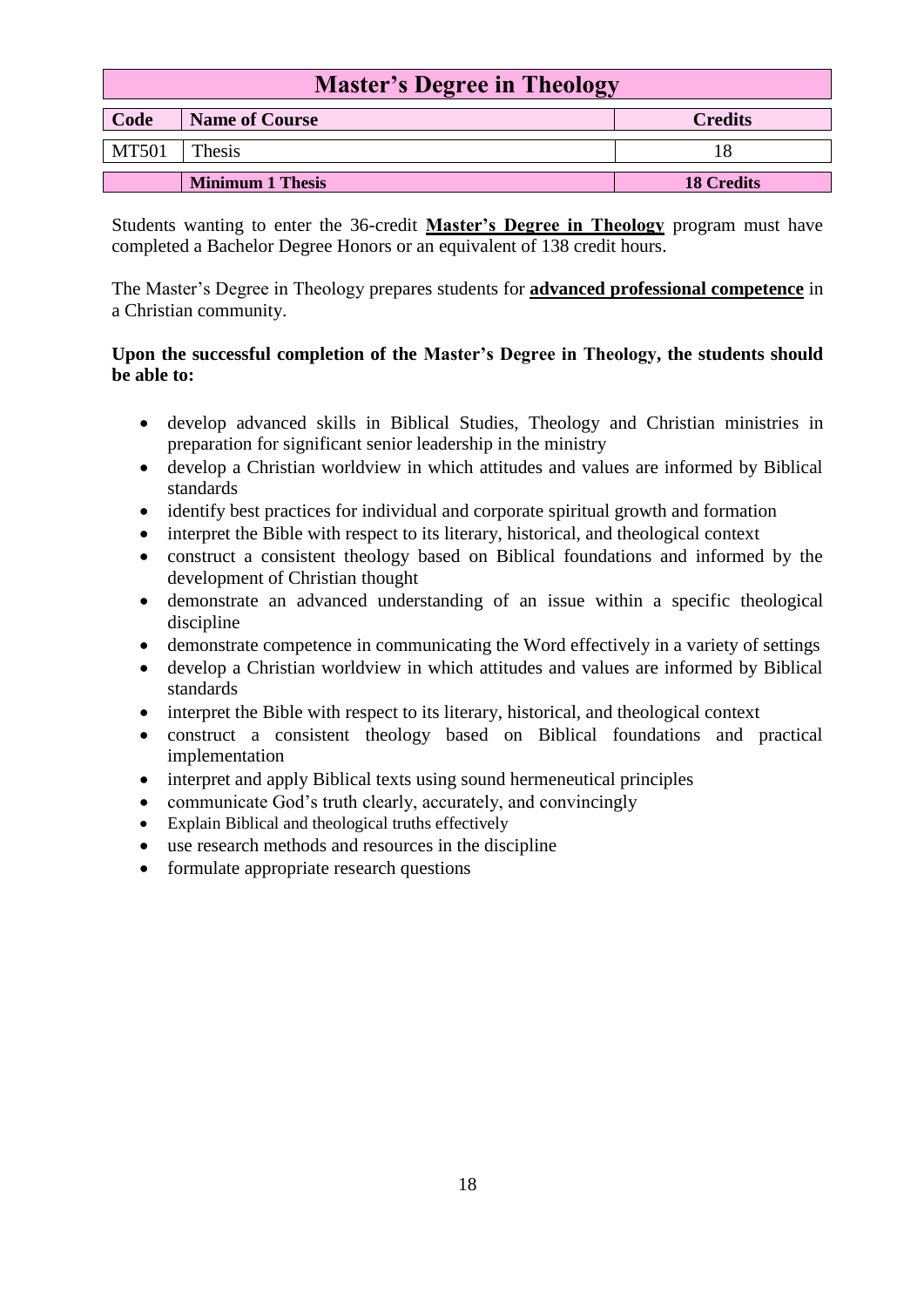| <b>Master's Degree in Ministry</b>              |        |  |  |
|-------------------------------------------------|--------|--|--|
| Code<br><b>Credits</b><br><b>Name of Course</b> |        |  |  |
| <b>MT501</b>                                    | Thesis |  |  |
| <b>Minimum 1 Thesis</b><br><b>18 Credits</b>    |        |  |  |

Students wanting to enter the 36-credit **Master's Degree in Ministry** program must have completed a Bachelor Degree Honors or an equivalent of 138 credit hours.

The Master's Degree in Ministry prepares students for **advanced professional competence** in a Christian community.

#### **Upon the successful completion of the Master's Degree in Ministry, the students should be able to:**

- demonstrate competence in communicating the Word effectively in a variety of settings
- articulate a ministry vision with the related goals and strategic planning to ensure it's practical success
- exercise skill in managing conflict
- develop a Christian worldview in which attitudes and values are informed by Biblical standards
- identify best practices for individual and corporate spiritual growth and formation
- interpret the Bible with respect to its literary, historical, and theological context
- develop leadership skills that serve the ministry needs of the local church in the twentyfirst century
- communicate God's truth clearly, accurately, and convincingly
- explain Biblical and theological truths effectively
- develop advanced skills in Biblical Studies, Theology and Christian ministries in preparation for significant senior leadership in the ministry
- develop a Christian worldview in which attitudes and values are informed by Biblical standards
- identify best practices for individual and corporate spiritual growth and formation
- demonstrate competence in communicating the Word effectively in a variety of settings
- use research methods and resources in the discipline
- formulate appropriate research questions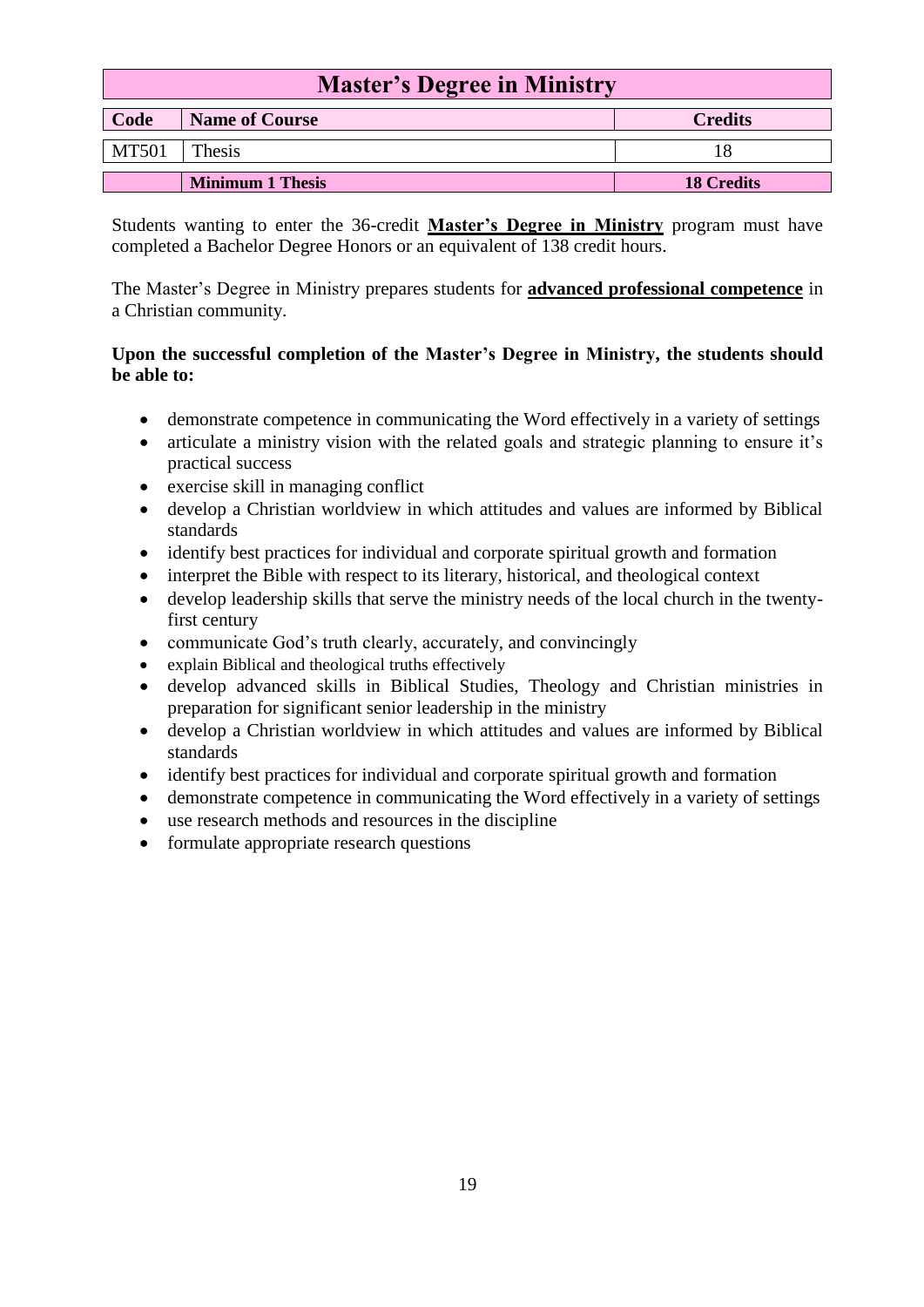| <b>Master's Degree in Prophetic Ministry</b>    |        |  |
|-------------------------------------------------|--------|--|
| Code<br><b>Name of Course</b><br><b>Credits</b> |        |  |
| <b>MT501</b>                                    | Thesis |  |
| <b>Minimum 1 Thesis</b><br><b>18 Credits</b>    |        |  |

Students wanting to enter the 36-credit **Master's Degree in Prophetic Ministry** program must have completed a Bachelor Degree Honors or an equivalent of 138 credit hours.

The Master's Degree in Prophetic Ministry prepares students for **advanced professional competence** in a Christian community.

#### **Upon the successful completion of the Master's Degree in Prophetic Ministry, the students should be able to:**

- demonstrate competence in communicating the Word effectively in a variety of settings
- identify best practices for individual and corporate spiritual growth and formation
- develop leadership skills that serve the ministry needs of the local church in the twentyfirst century
- communicate God's truth clearly, accurately, and convincingly
- develop advanced skills in Biblical Studies, Theology and Christian ministries in preparation for significant senior leadership in the ministry
- identify best practices for individual and corporate spiritual growth and formation
- understand, communicate and work with the prophetic foundations of the faith and to function effectively with other ministries in the area their gift and calling
- train others in spiritual sensitivity, bringing them to maturity
- formulate rules that judge prophecy, identify signs of error and know when God speaks
- use spiritual keys to unlock the mysteries of Biblical prophecy
- provide the key to interpreting Bible prophecy that can be successfully applied to the 21<sup>st</sup> century Church for its supernatural fulfillment of purpose
- properly interpret future events in accordance with Old Testament and New Testament prophecies
- identify major themes within the prophetic books of the Bible
- understand the diverse historical settings during which the prophetic books were written
- to understand the terms and phrases for the prophetic realm of Christian ministry
- understand the significance and relevance of prophecy in the Church today
- use research methods and resources in the discipline
- formulate appropriate research questions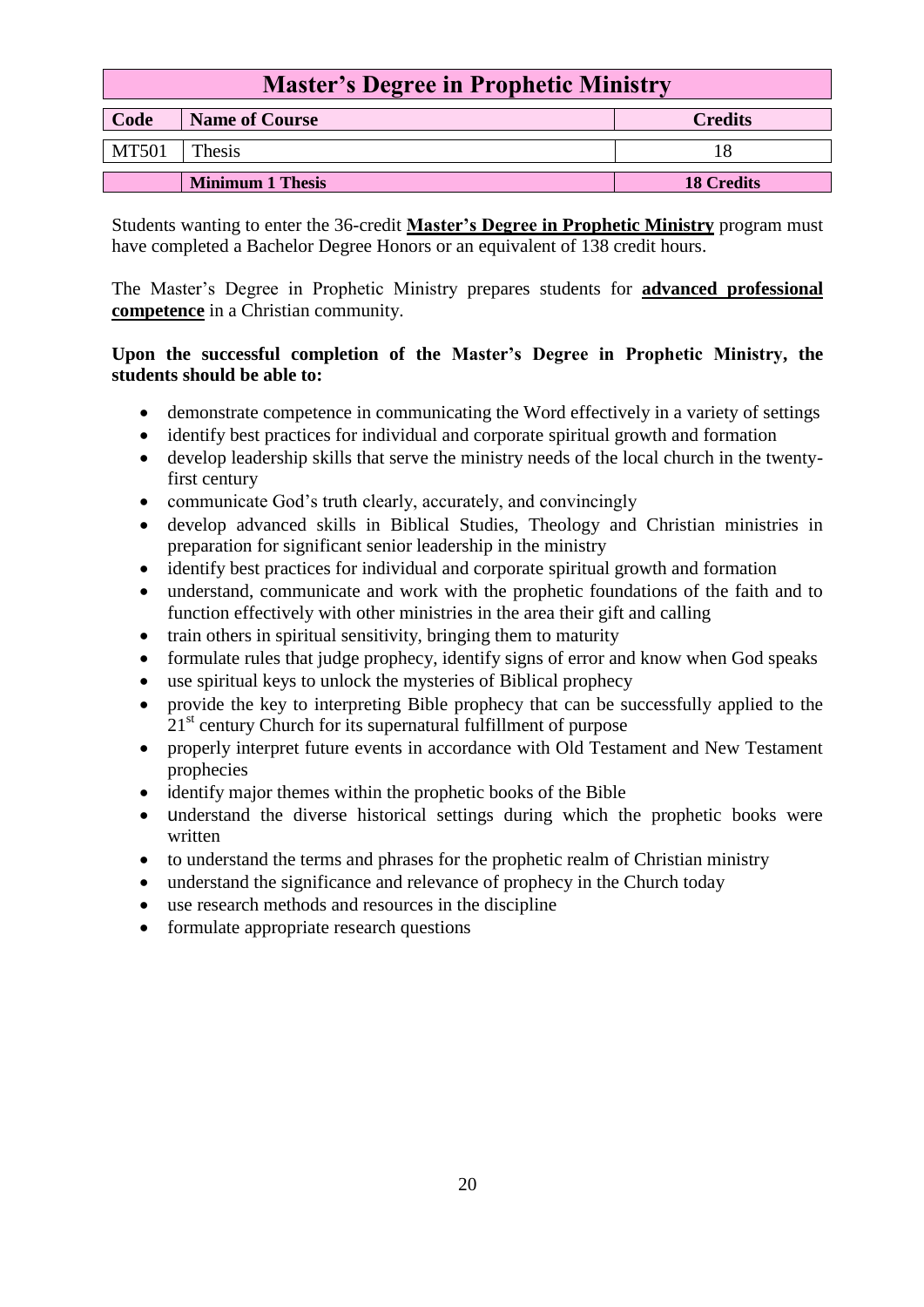| <b>Master's Degree in Apostolic Ministry</b>    |        |  |
|-------------------------------------------------|--------|--|
| Code<br><b>Name of Course</b><br><b>Credits</b> |        |  |
| <b>MT501</b>                                    | Thesis |  |
| <b>Minimum 1 Thesis</b><br><b>18 Credits</b>    |        |  |

Students wanting to enter the 36-credit **Master's Degree in Apostolic Ministry** program must have completed a Bachelor Degree Honors or an equivalent of 138 credit hours.

The Master's Degree in Apostolic Ministry prepares students for **advanced professional competence** in a Christian community.

#### **Upon the successful completion of the Master's Degree in Apostolic Ministry, the students should be able to:**

- identify best practices for individual and corporate spiritual growth and formation
- train others in spiritual sensitivity, bringing them to maturity
- identify the work of apostles as Christ's ambassadors sent to governments and nations and to raise up the church as an alternate society in every city and nation
- understand how apostles and prophets can and must work together to extend the Christ's Kingdom and build the apostolic and prophetic Church
- learn what is meant by the transformation of cities and nations through the preaching of the Gospel of the Kingdom
- define the moral and spiritual responsibility of the church and individual believers to confront injustice, where ever it is found, until the whole earth is filled with righteousness and justice
- understand the dominion mandate given by God to His apostles and through them to His church
- know how to transition into effective apostolic ministry and know what the Holy Spirit is saying and doing today
- learn how to build, restore, and govern
- learn to invade, conquer and influence your world for Christ
- show to what extent Biblical organizational patterns for church life should be employed in the church today
- demonstrate an understanding of church planting techniques and church growth strategies
- identify the architectural plan of the church that Jesus has handed down to us to ensure that the bride is made ready for the Groom
- show how apostles will lead the five-fold ministry in the area of influence granted them and to challenge the church to make the transitions required from being an organization to a vibrant living, loving organism
- demonstrate the importance of all believers taking their places to be vessels through which the Holy Spirit manifests the anointing and power that manifests the nature and character of Christ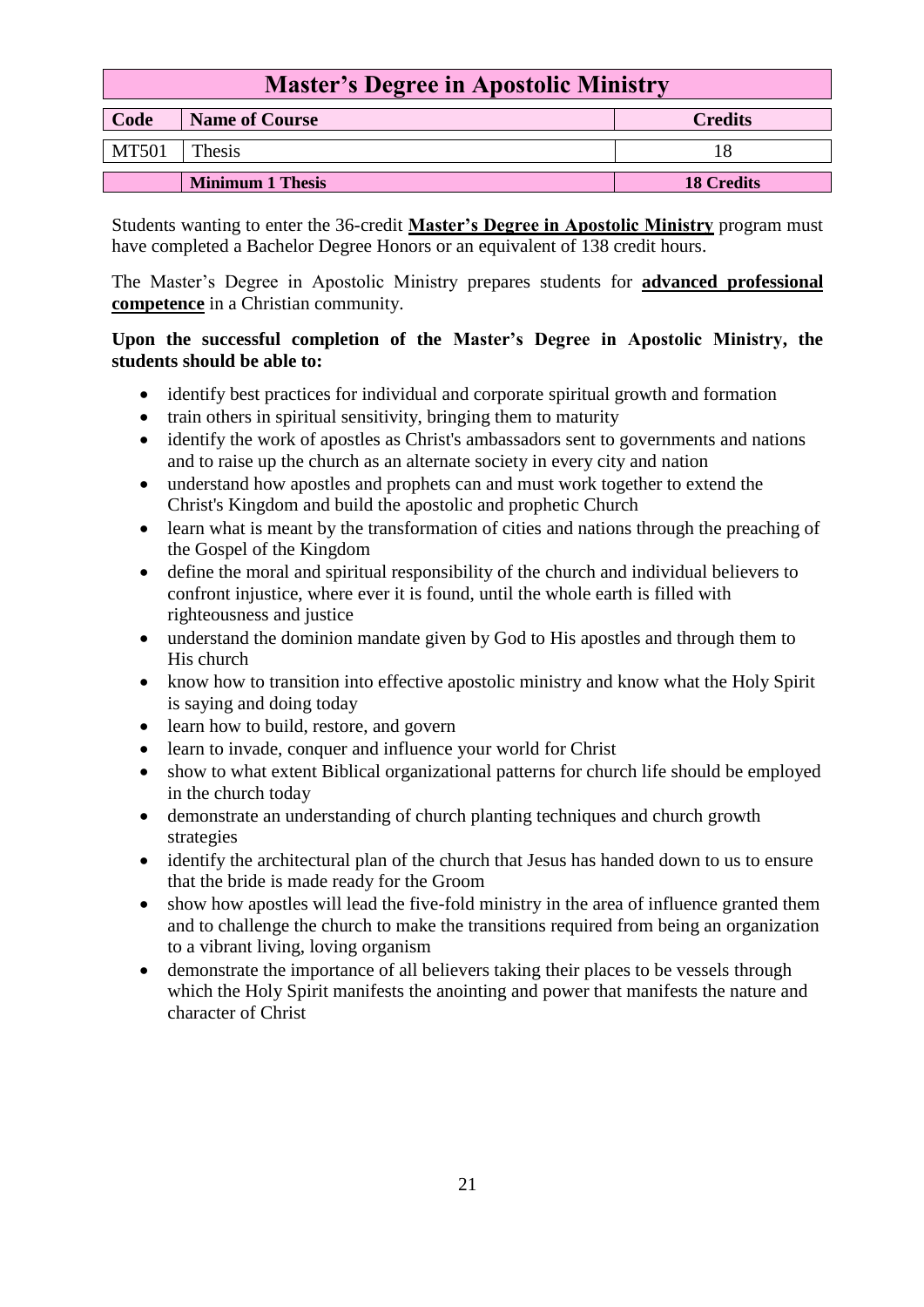| <b>Master's Degree in Christian Counseling</b>  |        |  |
|-------------------------------------------------|--------|--|
| Code<br><b>Name of Course</b><br><b>Credits</b> |        |  |
| <b>MT501</b>                                    | Thesis |  |
| <b>Minimum 1 Thesis</b><br><b>18 Credits</b>    |        |  |

Students wanting to enter the 36-credit **Master's Degree in Christian Counseling** program must have completed a Bachelor Degree Honors or an equivalent of 138 credit hours.

The Master's Degree in Christian Counseling prepares students for **advanced professional competence** in a Christian community.

#### **Upon the successful completion of the Master's Degree in Christian Counseling, the students should be able to:**

- demonstrate competence in communicating the Word effectively in a variety of settings
- exercise skill in managing conflict
- identify best practices for individual and corporate spiritual growth and formation
- develop leadership skills that serve the ministry needs of the local church in the twentyfirst century
- communicate God's truth clearly, accurately, and convincingly
- develop advanced skills in Biblical Studies and Christian counseling in preparation for significant senior leadership in the ministry
- identify best practices for individual and corporate spiritual growth and formation
- provide the educational foundation for further study in Christian Counseling
- help people realize personhood wholeness in every area of human life spirit, mind, and body
- formulate an integrative counseling approach, incorporating proven counseling techniques with a sound Biblical and theological understanding of the ministry of counseling
- acquire a Biblical worldview by studying God's revelation in counseling
- acquire an understanding of the various types of counseling toward the goal of Biblical integration within the framework of Christian principles and practice
- provide Biblical guidance, sustenance, healing, and reconciliation to individuals, couples and families in either church or para-church settings
- provide specialized training to augment persons already in ministry or to equip lay leaders
- articulate the church's Biblical mandate to care for persons
- nurture healthy individuals and relationships
- use research methods and resources in the discipline
- formulate appropriate research questions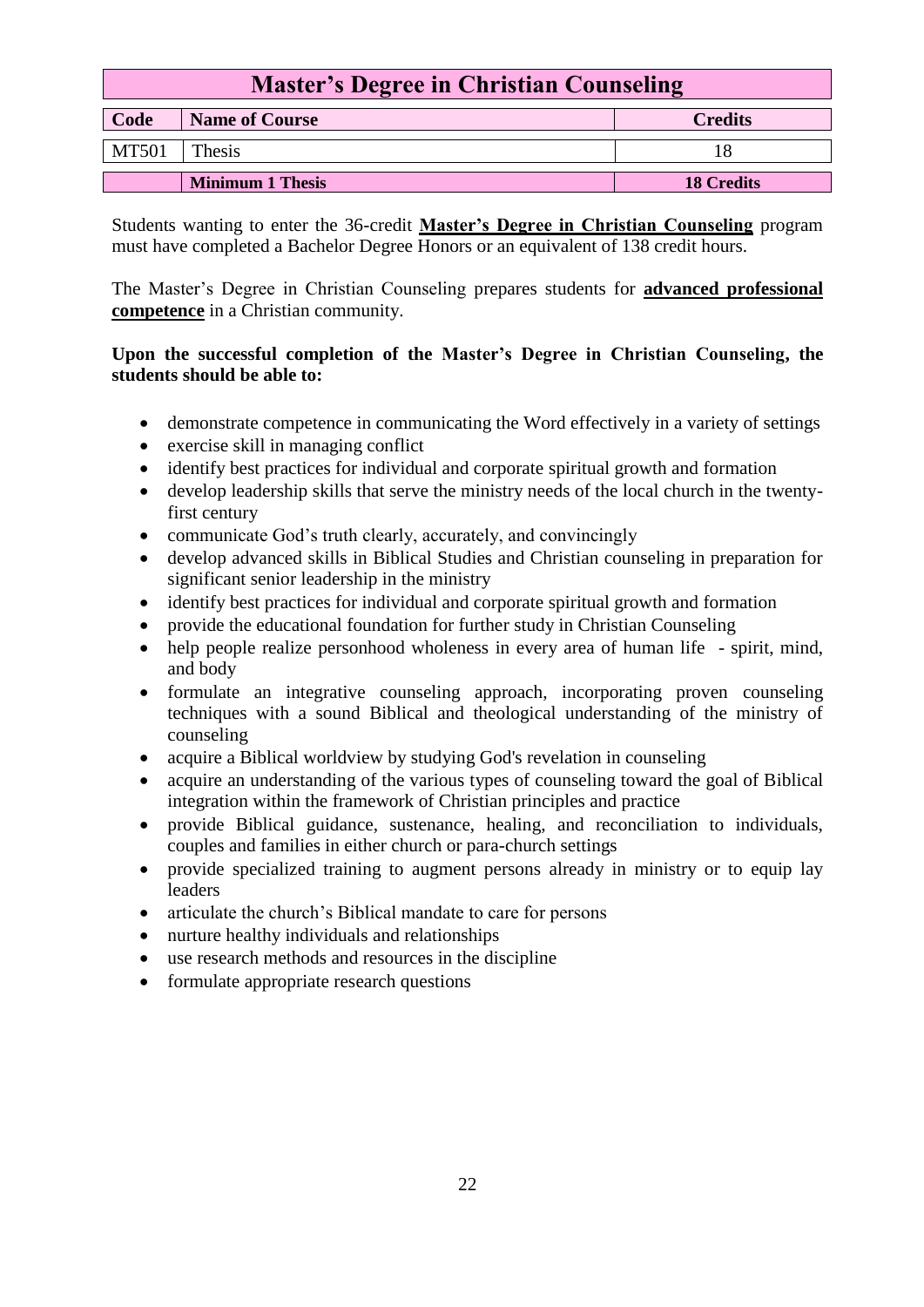| <b>Master's Degree in Christian Education</b>   |        |  |
|-------------------------------------------------|--------|--|
| Code<br><b>Name of Course</b><br><b>Credits</b> |        |  |
| <b>MT501</b>                                    | Thesis |  |
| <b>Minimum 1 Thesis</b><br><b>18 Credits</b>    |        |  |

Students wanting to enter the 36-credit **Master's Degree in Christian Education** program must have completed a Bachelor Degree Honors or an equivalent of 138 credit hours.

The Master's Degree in Christian Education prepares students for **advanced professional competence** in a Christian community.

#### **Upon the successful completion of the Master's Degree in Christian Education, the students should be able to:**

- demonstrate competence in communicating the Word effectively in a variety of settings
- exercise skill in managing conflict
- identify best practices for individual and corporate spiritual growth and formation
- interpret the Bible with respect to its literary, historical, and theological context
- communicate God's truth clearly, accurately, and convincingly
- develop advanced skills in Biblical Studies and Christian education in preparation for significant senior leadership in ministry
- develop a Christian worldview in which attitudes and values are informed by Biblical standards
- utilize insights gained from Biblical disciplines for the effective practice of Christian education in the church and the community
- demonstrate the ability to design, implement, and direct educational ministries based on principles of leadership and administration and a sound philosophy of ministry
- plan and implement transformational Biblical teachings grounded in sound educational practices and supported by relevant teaching theory and comprehensive human and spiritual development understandings
- understand and value the administrative and leadership dimensions of ministry and develop skill in designing, implementing, and assessing educational ministry
- gain a broad understanding of and appreciation for the history of educational ministry and the theological and philosophical underpinnings that have influenced its theory and practice
- engage in a supervised educational ministry experience leading to growth in personal maturity and character
- prepare men and women to become professional educators in Christian congregations or other educational settings
- use research methods and resources in the discipline
- formulate appropriate research questions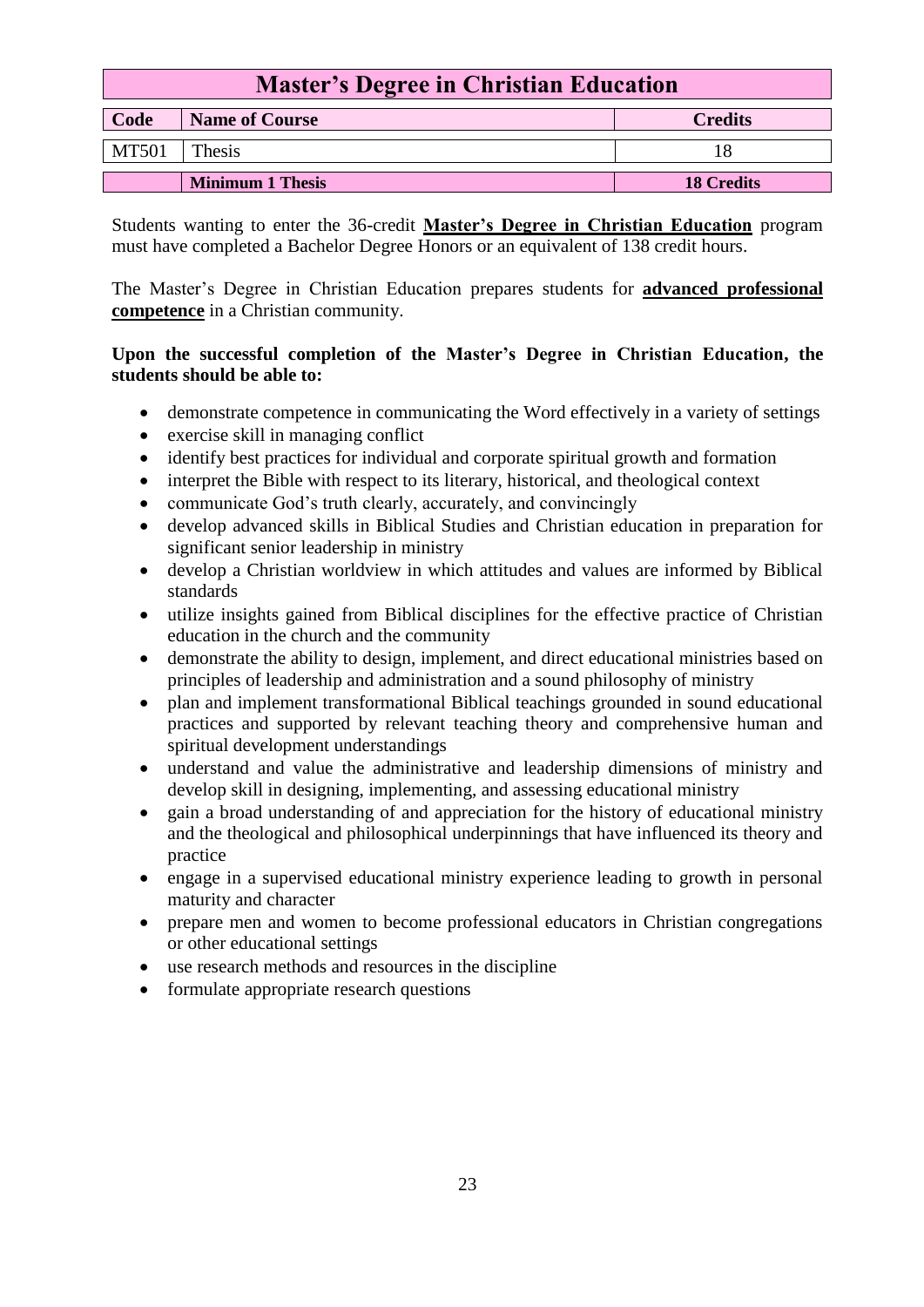| <b>Master's Degree in Christian Entrepreneurship</b> |        |  |
|------------------------------------------------------|--------|--|
| Code<br><b>Name of Course</b><br><b>Credits</b>      |        |  |
| <b>MT501</b>                                         | Thesis |  |
| <b>Minimum 1 Thesis</b><br><b>18 Credits</b>         |        |  |

Students wanting to enter the 36-credit **Master's Degree in Christian Entrepreneurship** program must have completed a Bachelor Degree Honors or an equivalent of 138 credit hours.

The Master's Degree in Christian Entrepreneurship prepares students for **advanced professional competence** in a Christian community.

#### **Upon the successful completion of the Master's Degree in Christian Entrepreneurship, the students should be able to:**

- demonstrate competence in communicating the Word effectively in a variety of settings
- articulate a business vision with the related goals and strategic planning to ensure its practical success
- exercise skill in managing conflict
- identify best practices for individual and corporate spiritual growth and formation
- explain Biblical and theological truths effectively
- develop case studies to understand issues relating to real world dilemmas
- demonstrate mastery of information by being able to define and illustrate the most essential definitions and theories in accounting, economics, finance, management, and marketing
- demonstrate mastery of knowledge by being able to evaluate, analyze and synthesize evidence and draw conclusions to resolve concrete business problems
- understand that marketplace ministry is the passion that starts when God connects their career, business, ministry and life purpose into one package
- have an understanding that Christian entrepreneurs are already in fulltime ministry
- share their testimony to the masses in the workplace while being a productive member of the organization
- know that those who operate their own businesses have more liberty to minister the message of the gospel
- equip, train and support members of the Body of Christ called into the market place
- release believer's in their anointing and calling for the market place
- raise up men and women of God to have influence, success and a powerful witness in the business world by applying Kingdom principles
- develop a network of business people
- understand God's plan for wealth transfer in the last days
- use research methods and resources in the discipline
- formulate appropriate research questions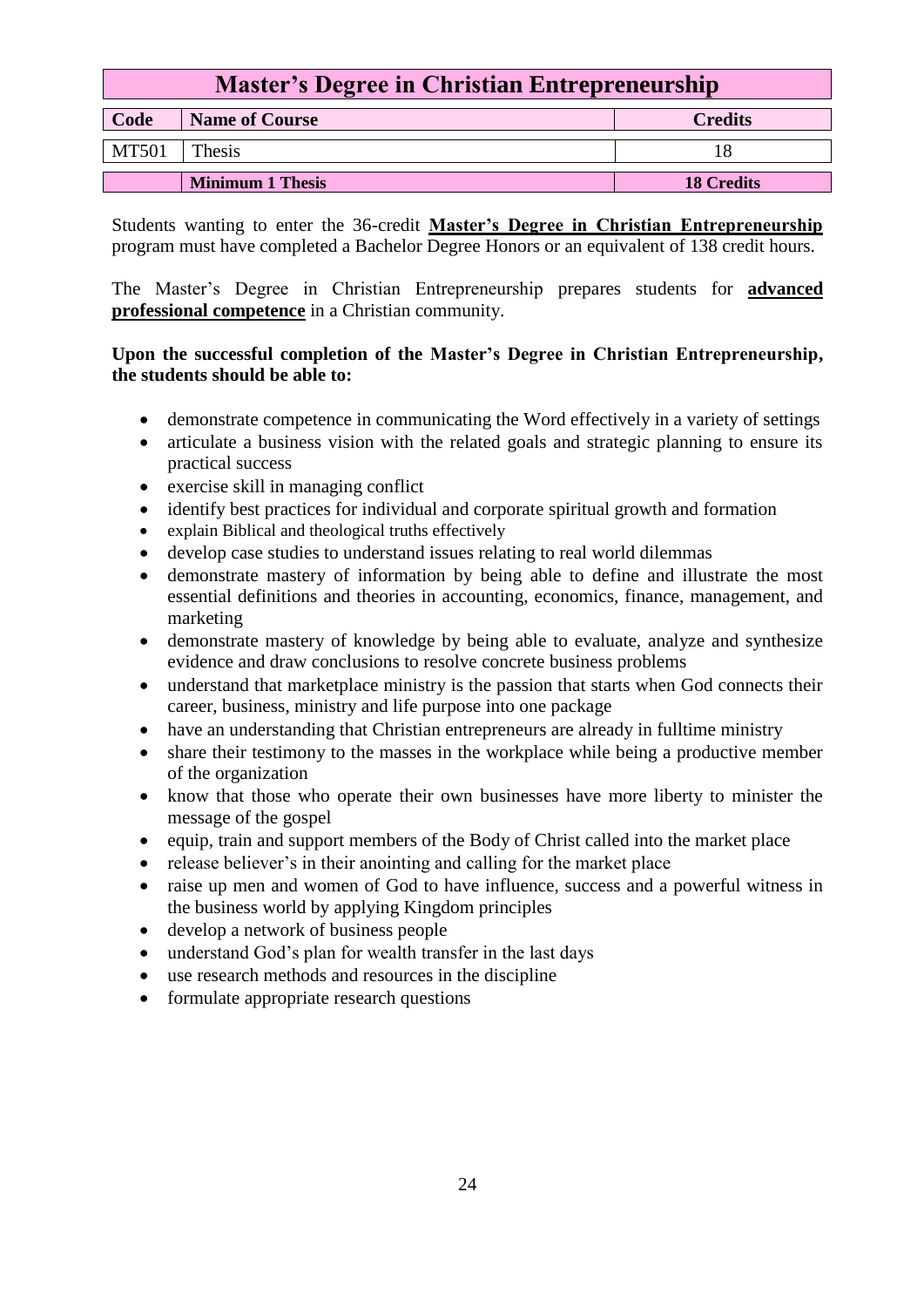| <b>Master's Degree in Christian Leadership</b>  |        |  |
|-------------------------------------------------|--------|--|
| Code<br><b>Name of Course</b><br><b>Credits</b> |        |  |
| <b>MT501</b>                                    | Thesis |  |
| <b>Minimum 1 Thesis</b><br><b>18 Credits</b>    |        |  |

Students wanting to enter the 36-credit **Master's Degree in Christian Leadership** program must have completed a Bachelor Degree Honors or an equivalent of 138 credit hours.

The Master's Degree in Christian leadership prepares students for **advanced professional competence** in a Christian community.

#### **Upon the successful completion of the Master's Degree in Christian Leadership, the students should be able to:**

- demonstrate competence in communicating the Word effectively in a variety of settings
- articulate a ministry vision with the related goals and strategic planning to ensure it's practical success
- exercise skill in managing conflict
- communicate God's truth clearly, accurately, and convincingly
- prepare men and women to serve the church in a variety of leadership positions
- provide a solid understanding of Biblical leadership principles and strategies
- provide an in-depth Biblical foundation to supply the values, knowledge and skills needed to effectively serve in church ministry
- understand and develop own leadership style and philosophy of leadership and ministry based on solid theological, philosophical and leadership principles
- justify Biblical lay leadership development in a ministry setting
- compare and contrast from a historical and theological basis the various theories of management and leadership within the context of contemporary scholarship
- determine the best practices of management and leadership for the contemporary Christian ministry or organization
- analyze practical managerial scenarios identifying the administrative skills and leadership abilities needed for the most successful outcome
- discover and evaluate various practical principles and procedures for dealing with conflict situations and difficult people
- differentiate between the various interpersonal abilities which allow a leader to become a successful change agent in a ministry or organizational setting
- formulate the stages of leadership development
- acquire an ability to lead out of the model and example of Jesus as a servant leader
- acquire practical knowledge and experience of team dynamics and the ability to develop and lead a team toward mutual accomplishment of God-given goals
- use research methods and resources in the discipline
- formulate appropriate research questions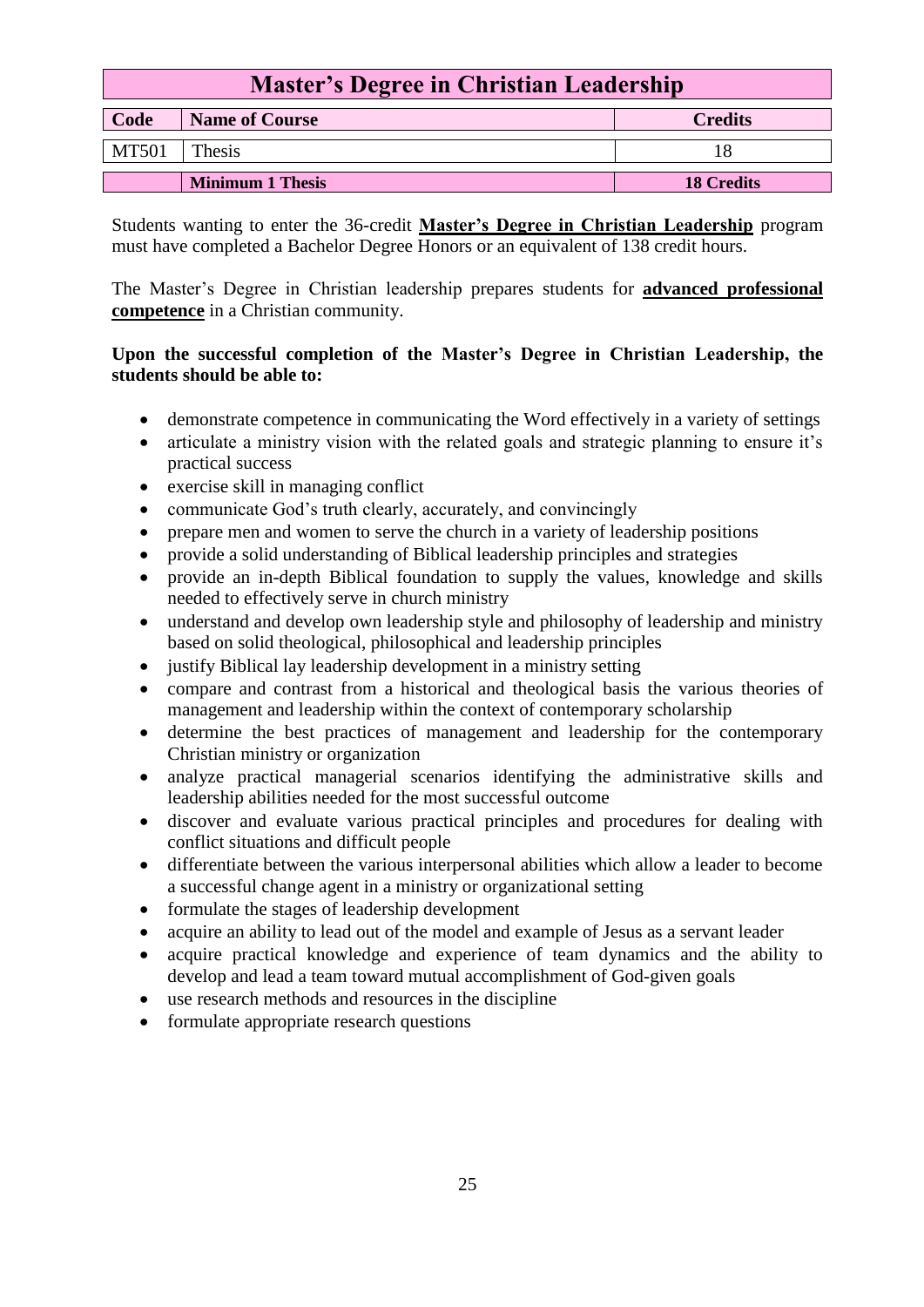| <b>Master's Degree in Christian Business Administration</b> |                                                            |                             |
|-------------------------------------------------------------|------------------------------------------------------------|-----------------------------|
| Code                                                        | <b>Name of Course</b>                                      | <b>Credits</b>              |
| MB 501                                                      | <b>Christian Philosophy in Business</b>                    | 2                           |
| MB 502                                                      | Christian Leadership and Change Management                 | $\overline{c}$              |
| MB 503                                                      | Organizational Culture, Christian Values, Ethics, Morality | 2                           |
| MB 504                                                      | <b>Strategic Management</b>                                | 2                           |
| MB 505                                                      | <b>Financial Analysis</b>                                  | $\overline{2}$              |
| <b>MB506</b>                                                | <b>Corporate Financial Management</b>                      | 2                           |
| <b>MB507</b>                                                | <b>Understanding Christian Non-Profit Organizations</b>    | 2                           |
| <b>MB508</b>                                                | <b>Economics in Business</b>                               | 2                           |
| <b>MB509</b>                                                | <b>Operations and IS Management</b>                        | っ                           |
| <b>MB510</b>                                                | <b>Project Management</b>                                  | 2                           |
| <b>MB511</b>                                                | <b>Integrated Learning Journal</b>                         | $\mathcal{D}_{\mathcal{L}}$ |
| MB512                                                       | <b>Thesis</b>                                              | 14                          |
|                                                             | Minimum 11 Courses + 1 Thesis                              | <b>36 Credits</b>           |

Students wanting to enter the 36-credit **Master's Degree in Christian Business Administration** program must have completed a Bachelor Degree or an equivalent of 120 credit hours.

The Master's Degree in Christian Business Administration prepares students for **advanced professional competence** in a Christian community with the focus on large Christian corporate organizations and Mega churches.

#### **Upon the successful completion of the Master's Degree in Christian Business Administration the students should be able to:**

- develop a Christian worldview in which attitudes and values are informed by Biblical standards
- have influence, success and a powerful witness in the business world by applying Kingdom principles and understand God's plan for wealth transfer in the last days
- understand that marketplace ministry is the passion that starts when God connects their career, business, ministry and life purpose into one package
- have relevant knowledge, skills and tools to manage as Christians in a global economy
- be prepared for advanced Christian leadership positions in large Christian organizations and Mega Churches
- acquire a portfolio of managerial and financial skills and competencies for large Church organizations
- transform organizational culture and values, worldviews and mental models in a Biblical way and have sharpened skills in the theory, process, implementation and evaluation of strategic management
- understand income statements and balance sheets, and manage the budget and the cash flow of large Christian organizations
- understand the aims and functions of financial management, financial analysis, and the management of working capital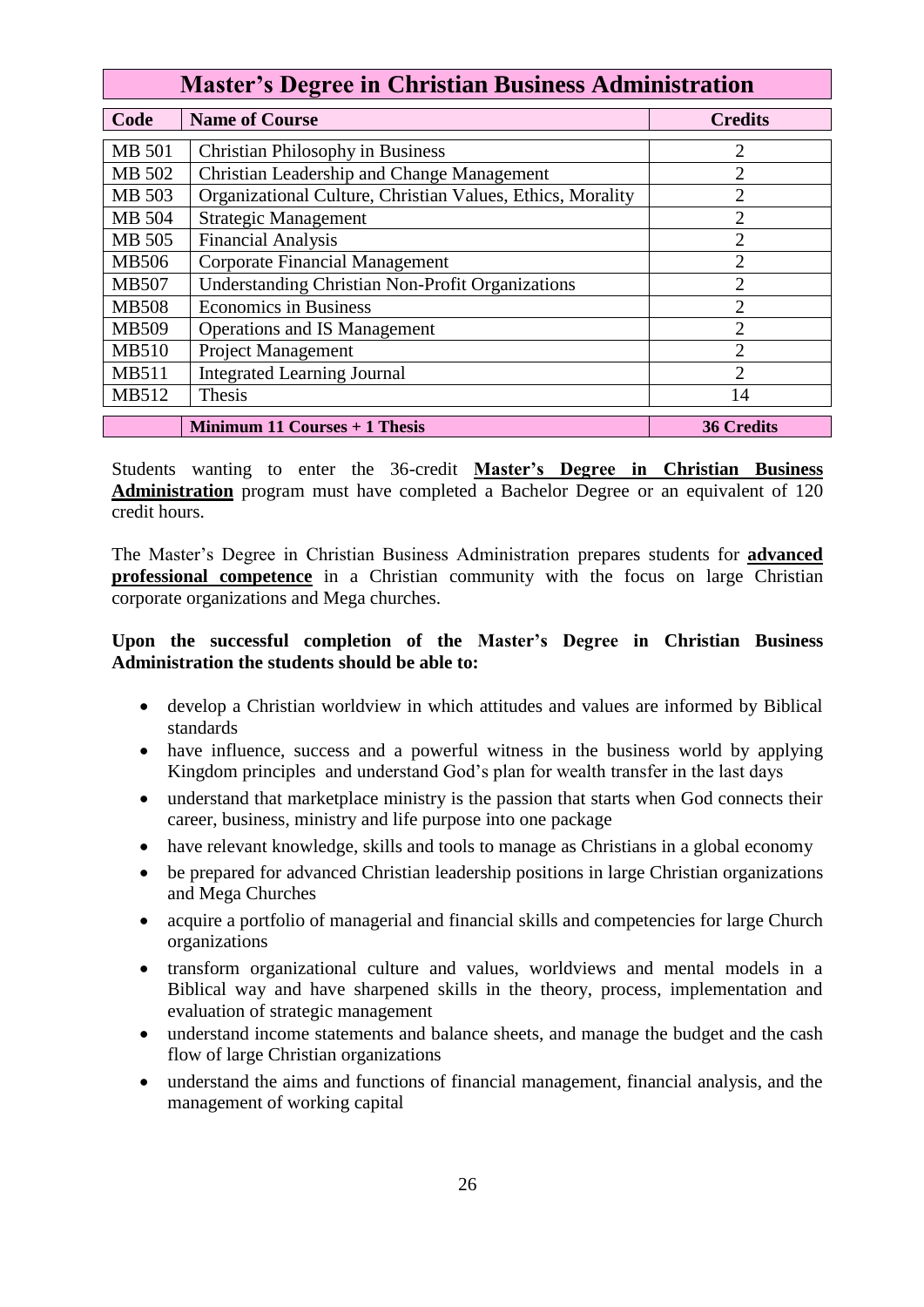| <b>Doctor of Ministry Degree</b> |                                           |                   |
|----------------------------------|-------------------------------------------|-------------------|
| Code                             | <b>Name of Course</b>                     | <b>Credits</b>    |
| <b>DM701</b>                     | <b>Ministerial Ethics</b>                 | 3                 |
| DM702                            | <b>Adult Faith Development</b>            | 3                 |
| <b>DM703</b>                     | Leading Christian Organizations           | 3                 |
| <b>DM704</b>                     | <b>Cultural Studies for Evangelism</b>    | 3                 |
| <b>DM705</b>                     | Advanced Pastoral & Counseling Ministry   | 3                 |
| DM706                            | <b>Revival History</b>                    | 3                 |
| <b>DM707</b>                     | The Ministry of the Holy Spirit           | 3                 |
| <b>DM709</b>                     | Thesis                                    | 15                |
|                                  | <b>Minimum 7 courses + 1 Dissertation</b> | <b>36 Credits</b> |

Students wanting to enter the **Doctor of Ministry Degree** program must have completed a Master's Degree.

The Doctor of Ministry degree offers pastors, missionaries and leaders an opportunity for professional and personal growth. The student will be equipped for a higher level of competent practice of ministry than that achieved in the foundation work

#### **Upon the successful completion of the Doctor of Ministry Degree the students should be able to:**

- demonstrate an understanding of the theory and practice of personal spiritual formation
- gain knowledge of leadership development, personal leadership styles, the art of spiritual leadership, and learn how to apply this knowledge in ministry practice
- study historical and contemporary church movements and reflect on contemporary concerns in the practice of ministry
- be able to apply their knowledge in local ministry practice and will make a contribution to the greater Christian community
- demonstrate an advanced comprehension of the Biblical and theological foundations that inform Christian ministry
- demonstrate an advanced functioning as integrative, reflective practitioners of ministry
- develop greater professional competence in the practice of ministry
- demonstrate increased ability to integrate classical theological studies with functional studies in the context of the practice of ministry
- demonstrate a deep understanding of their personal and ministry strengths and weaknesses
- demonstrate enhanced competency in social/cultural analysis for ministry in the global context
- integrate a greater understanding of Scripture into various ministry contexts
- demonstrate advanced integration of Biblical and pastoral disciplines pertaining to ministry in the church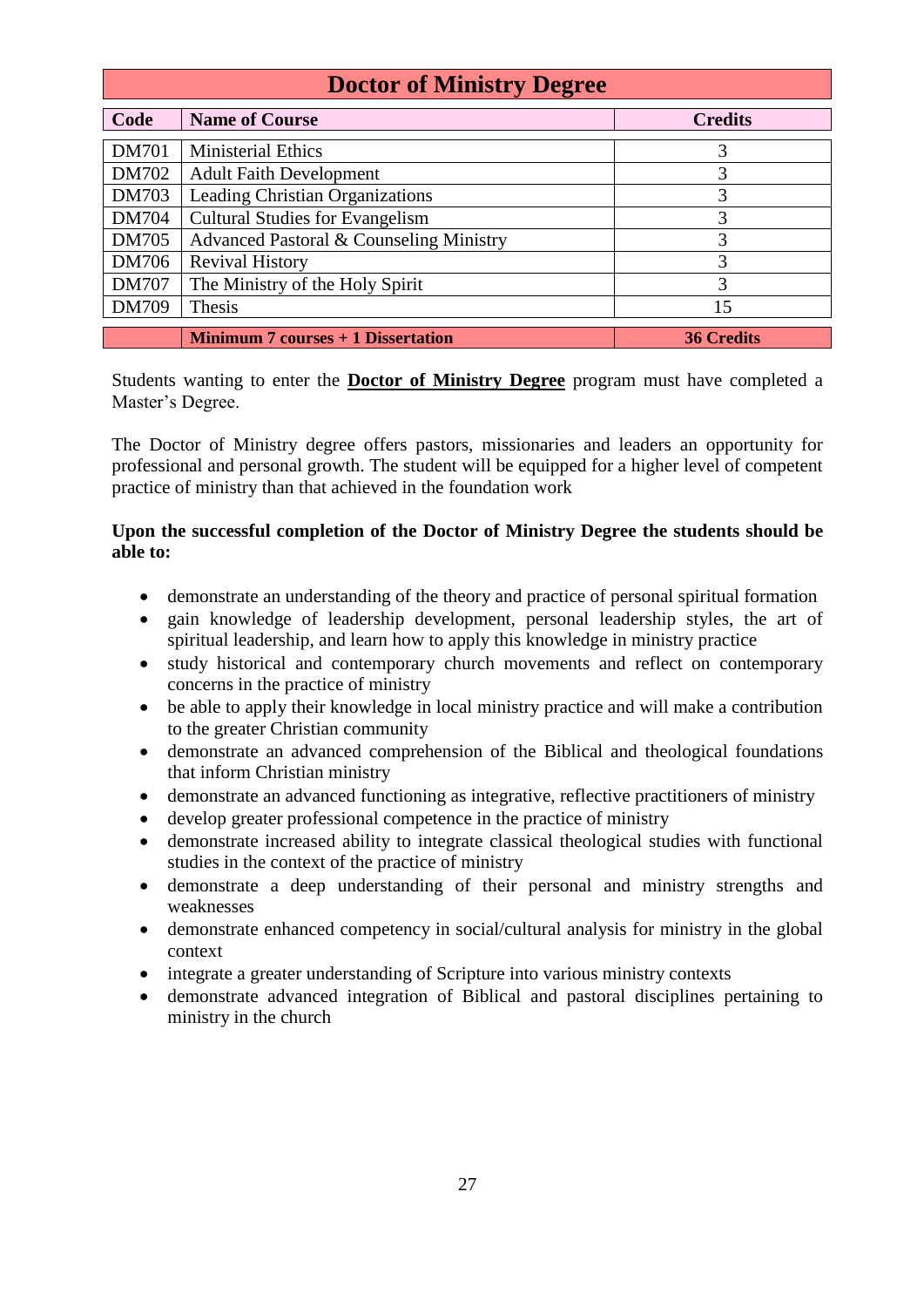| <b>Doctor of Christian Business Administration</b> |                                                   |                   |
|----------------------------------------------------|---------------------------------------------------|-------------------|
| Code                                               | <b>Name of Course</b>                             | <b>Credits</b>    |
| <b>DB701</b>                                       | Discipleship in the Marketplace                   | 3                 |
| DB702                                              | Business Ethics and Values in the Workplace       | 3                 |
| <b>DB703</b>                                       | Leadership with a Servant Heart                   | 3                 |
| <b>DB704</b>                                       | <b>Understanding Mega Christian Organizations</b> | 3                 |
| <b>DB705</b>                                       | Values and Moral Authority in Business            | 3                 |
| DB706                                              | <b>Strategic Management</b>                       | 3                 |
| <b>DB707</b>                                       | <b>Corporate Social Responsibility</b>            | 3                 |
| <b>DB708</b>                                       | <b>Motivation for Candidacy</b>                   | $\overline{2}$    |
| DB709                                              | <b>Thesis</b>                                     | 13                |
|                                                    | Minimum $7$ courses $+1$ Dissertation             | <b>36 Credits</b> |

Students wanting to enter the **Doctor of Christian Business Administration Degree** program must have completed a Master's Degree.

The Doctor of Christian Business Administration Degree offers pastors, missionaries and other leaders an opportunity for professional and personal growth. It is a postgraduate qualification which exposes the post graduate student to advanced coursework and dissertation with the focus on large Christian corporate organizations and Mega churches.

This course is designed for Christian leaders and senior business people to expand their knowledge, good judgment, skills, attitude and experience and examine a large Christian organizational problem in depth.

#### **Upon the successful completion of the Doctor of Christian Business Administration Degree the students should be able to:**

- demonstrate an understanding of different funding models for non-profit and large Christian organizations
- analyze and synthesize the theoretical and scientific based content of the broader managerial science
- analyze and synthesize the current issues and projects faced by executive managers
- demonstrate knowledge, comprehension, good judgment, skills and attitudes with regard to management challenges applicable to their areas of responsibility
- demonstrate the importance of autonomous research results to both expert and nonexpert audience
- be prepared for advanced Christian leadership positions in large Christian organizations and Mega Churches
- demonstrate mastery of information by being able to define and illustrate the most essential definitions and theories in accounting, economics, finance, management, and marketing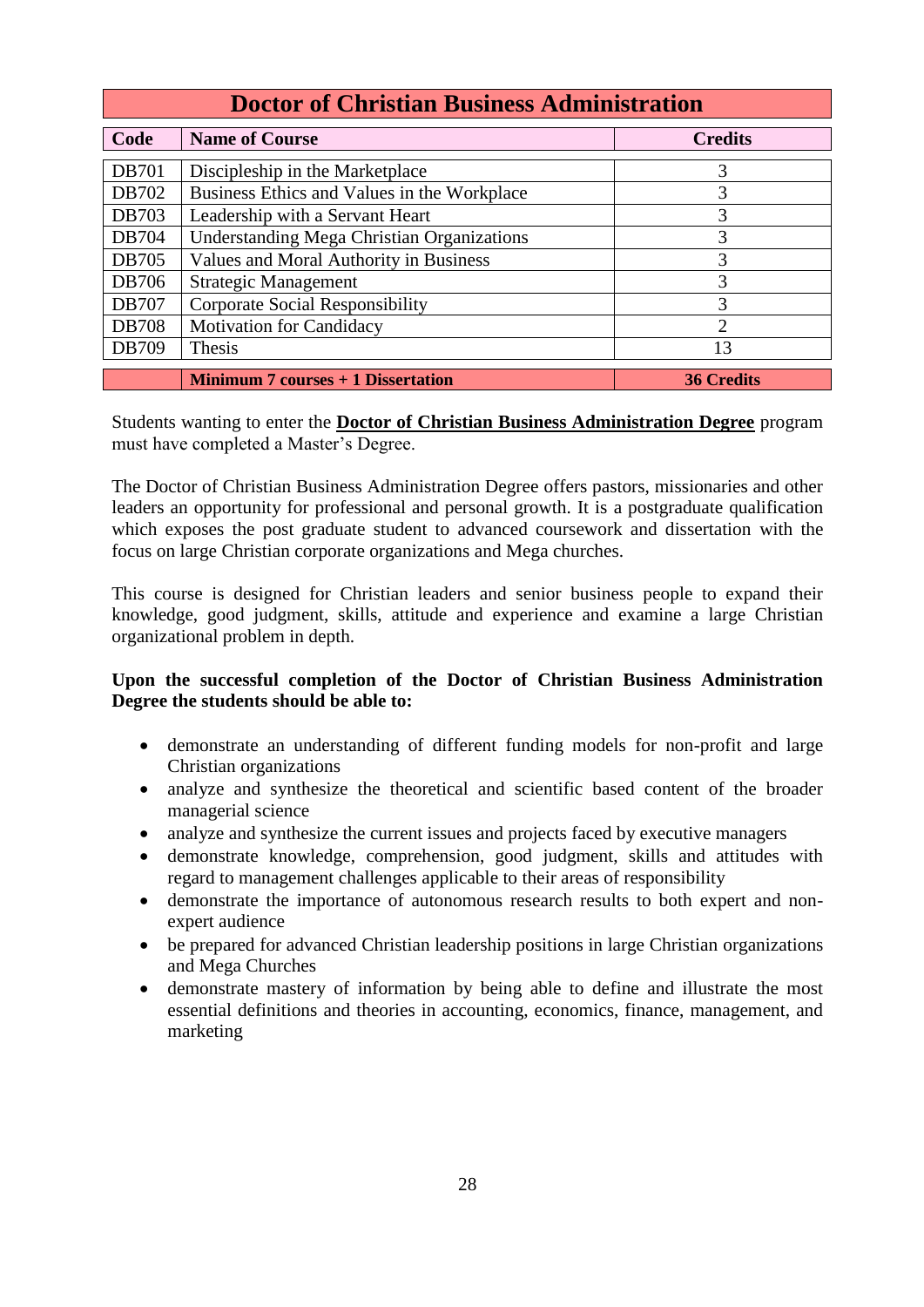

*IMPACT CHRISTIAN CAMPUS*

P O Box 90380, Bertsham, 2013

**Tel: 011 941 4481 Cell: 084 587 8460 /076 453 9338 Fax: 088 011 8351208 / 0866217769**

Email: [info@impactchristiancampus.co.za](mailto:info@impactchristiancampus.co.za) Website: [www.impactchristiancampus.co.za](http://www.impactchristiancampus.co.za/)

## APPLICATION FOR ADMISSION INTO CORRESPONDENCE STUDY PROGRAM

**Paste Photo Here**

#### *(TEAR OFF AND EMAIL / FAX TO OUR OFFICE)*

#### *Personal Details*

| Surname            |  |
|--------------------|--|
| <b>First Names</b> |  |
| Title              |  |
| Date of Birth      |  |

#### *Contact Details*

| Work Telephone No.   |                                     |
|----------------------|-------------------------------------|
| Home Telephone No.   |                                     |
| Fax No.              |                                     |
| Mobile Cel           |                                     |
| <b>Email Address</b> |                                     |
| Method of Study      | (Email my courses or post my books) |

#### *Address Details*

| <b>Physical Address:</b> | <b>Postal Address:</b> |
|--------------------------|------------------------|
|                          |                        |
|                          |                        |
|                          |                        |
|                          | Code                   |

#### *Academic History*

| <b>Institution</b> | From | Achievement |
|--------------------|------|-------------|
|                    |      |             |
|                    |      |             |
|                    |      |             |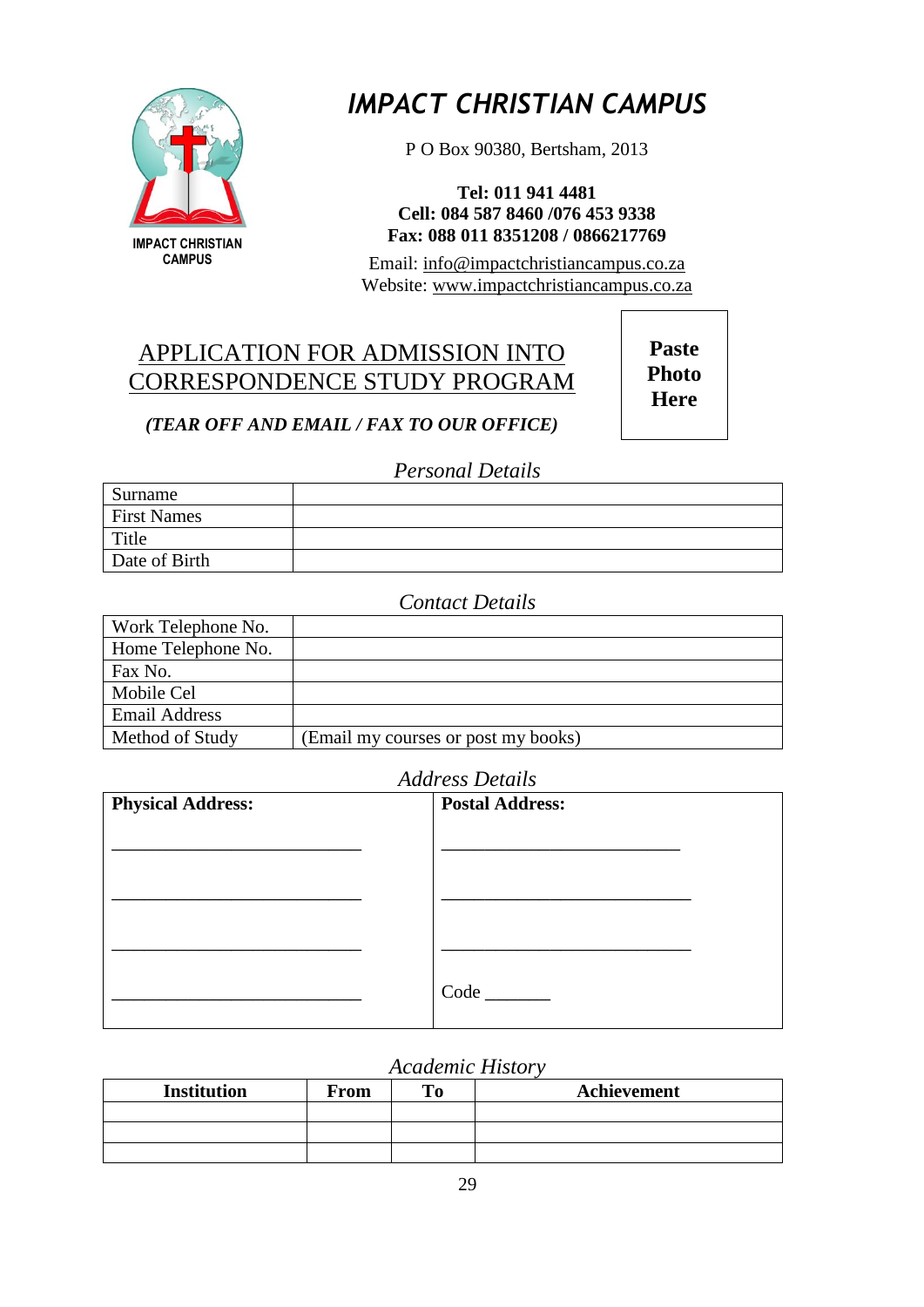#### **Application – (contd.)**

#### *Course Application*

#### **Please tick appropriate course**

| <b>Master's Degree in Theology</b>                          |  |
|-------------------------------------------------------------|--|
| <b>Master's Degree in Ministry</b>                          |  |
| <b>Master's Degree in Prophetic Ministry</b>                |  |
| <b>Master's Degree in Apostolic Ministry</b>                |  |
| <b>Master's Degree in Christian Counseling</b>              |  |
| <b>Master's Degree in Christian Education</b>               |  |
| <b>Master's Degree in Business Entrepreneurship</b>         |  |
| <b>Master's Degree in Christian Leadership</b>              |  |
| <b>Master's Degree in Christian Leadership</b>              |  |
| <b>Master's Degree in Christian Business Administration</b> |  |

| Doctor of Ministry Degree                   |  |
|---------------------------------------------|--|
| Doctor of Christian Business Administration |  |

**I, the undersigned applicant, declare that the information supplied is true and accurate and bind myself to pay in full all fees due. My signature witnesses that I am in agreement with all the terms and conditions of Impact Christian Campus and will abide by said terms and conditions as described.**

Signature Date

**Please attach certified copies of I.D., as well as relevant academic qualifications.**

### *For Office Use Only*

| Approved:              |  |
|------------------------|--|
| Date:                  |  |
| <b>Student Number:</b> |  |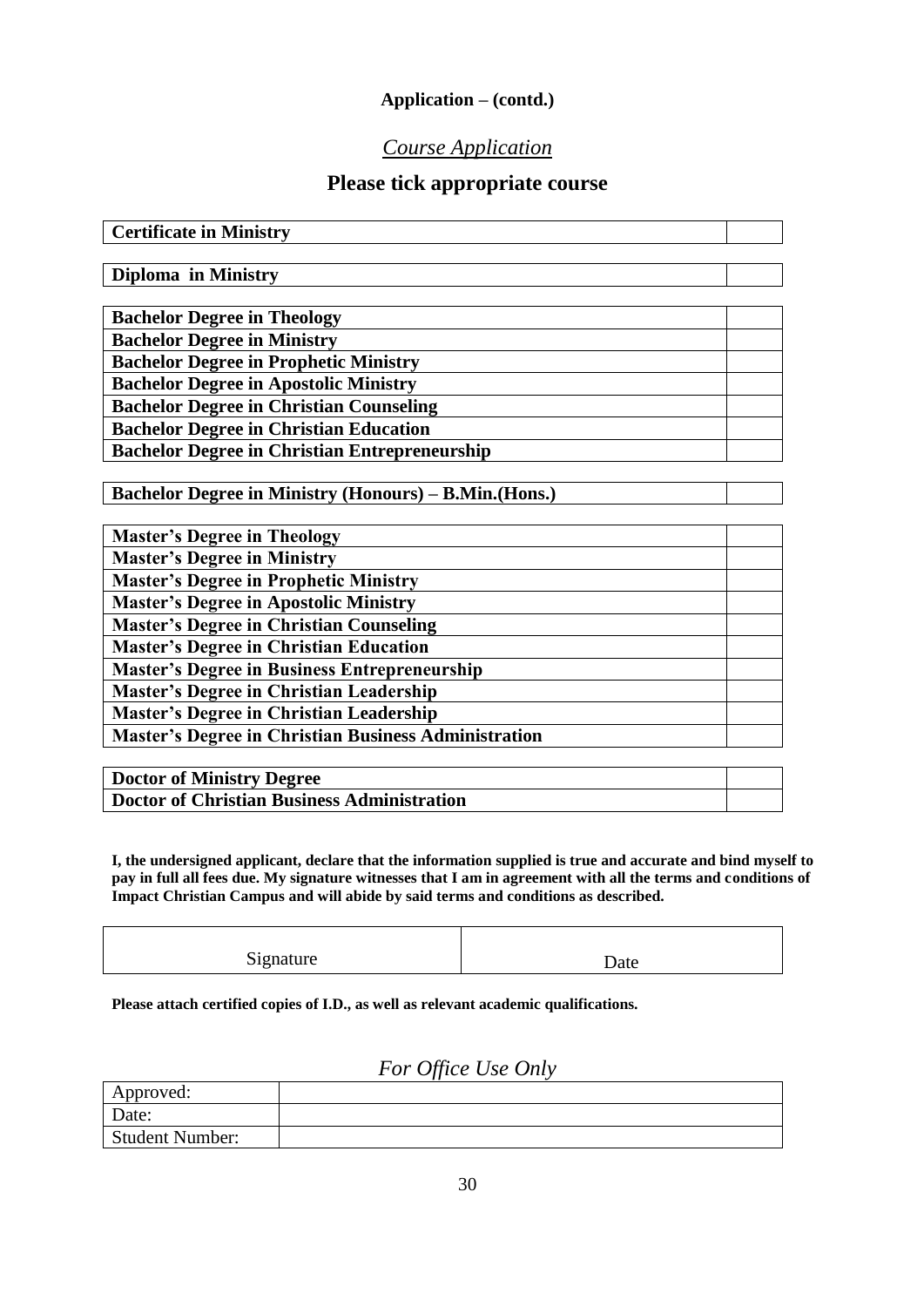

## *IMPACT CHRISTIAN CAMPUS*

P O Box 90380, Bertsham, 2013

#### **Tel: 011 941 4481 Cell: 084 587 8460 / 076 453 9338 Fax: 088 011 8351208 / 0866217769**

Email: [info@impactchristiancampus.co.za](mailto:info@impactchristiancampus.co.za) Website: [www.impactchristiancampus.co.za](http://www.impactchristiancampus.co.za/)

## APPLICATION FOR ADMISSION AS A CHURCH-BASED BIBLE COLLEGE

**Only to be completed by Pastors who wish to implement Impact Christian Campus courses in their Church** 

*(TEAR OFF AND FAX / EMAIL TO OUR OFFICE )*

*Details of Ministry*

| Name of Church             |  |
|----------------------------|--|
| <b>Affiliation</b>         |  |
| <b>Senior Pastor</b>       |  |
| Name of Bible College      |  |
| Principal of Bible College |  |

#### *Contact Details*

| Church Telephone No. |  |
|----------------------|--|
| Fax No.              |  |
| Home Telephone No.   |  |
| Mobile Cel           |  |
| <b>Email Address</b> |  |
| WebSite              |  |

| <b>Address Details</b> |  |  |
|------------------------|--|--|
| <b>Postal Address:</b> |  |  |
|                        |  |  |
|                        |  |  |
|                        |  |  |
|                        |  |  |
|                        |  |  |